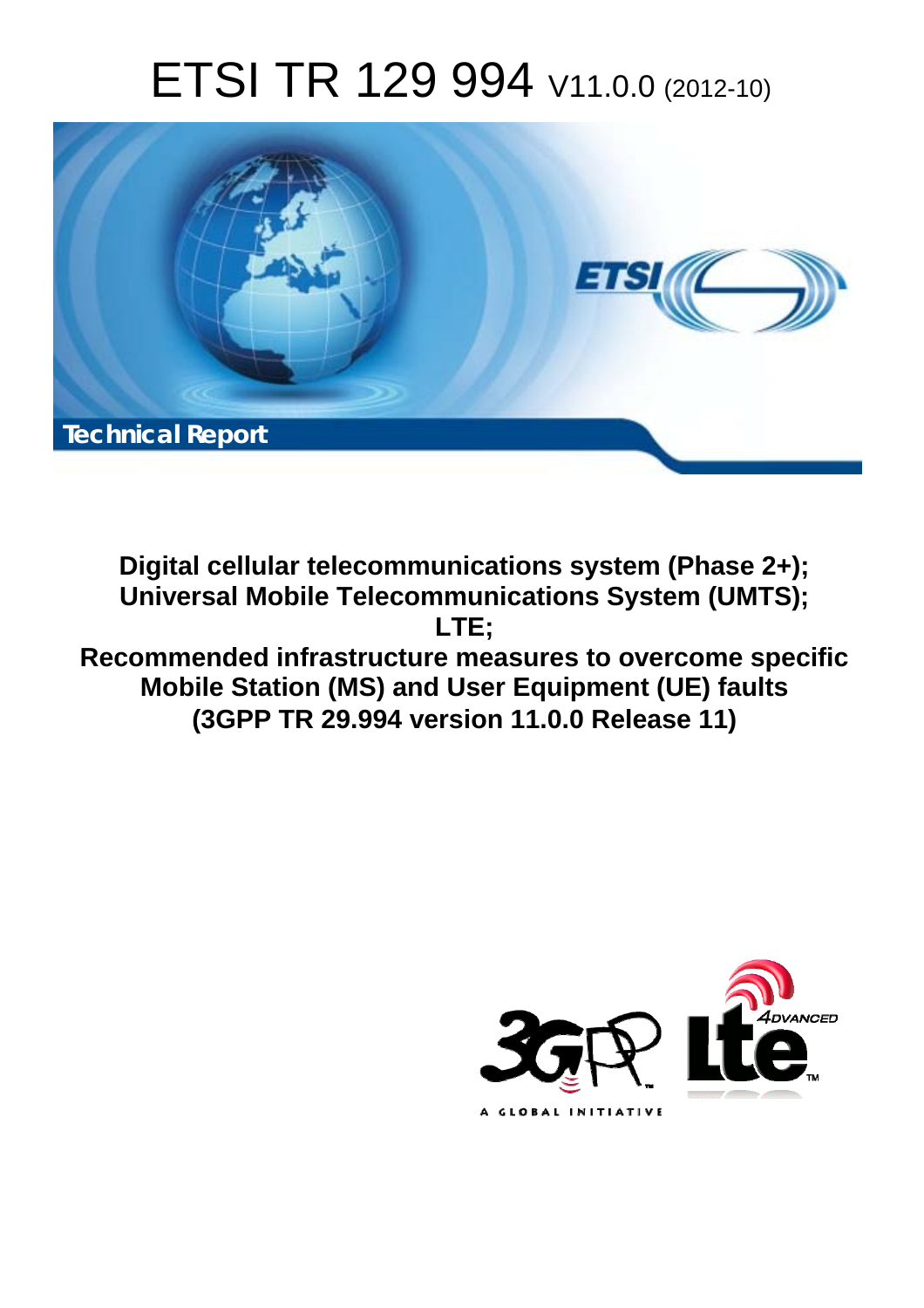Reference RTR/TSGC-0129994vb00

> Keywords GSM,LTE,UMTS

#### *ETSI*

#### 650 Route des Lucioles F-06921 Sophia Antipolis Cedex - FRANCE

Tel.: +33 4 92 94 42 00 Fax: +33 4 93 65 47 16

Siret N° 348 623 562 00017 - NAF 742 C Association à but non lucratif enregistrée à la Sous-Préfecture de Grasse (06) N° 7803/88

#### *Important notice*

Individual copies of the present document can be downloaded from: [http://www.etsi.org](http://www.etsi.org/)

The present document may be made available in more than one electronic version or in print. In any case of existing or perceived difference in contents between such versions, the reference version is the Portable Document Format (PDF). In case of dispute, the reference shall be the printing on ETSI printers of the PDF version kept on a specific network drive within ETSI Secretariat.

Users of the present document should be aware that the document may be subject to revision or change of status. Information on the current status of this and other ETSI documents is available at <http://portal.etsi.org/tb/status/status.asp>

If you find errors in the present document, please send your comment to one of the following services: [http://portal.etsi.org/chaircor/ETSI\\_support.asp](http://portal.etsi.org/chaircor/ETSI_support.asp)

#### *Copyright Notification*

No part may be reproduced except as authorized by written permission. The copyright and the foregoing restriction extend to reproduction in all media.

> © European Telecommunications Standards Institute 2012. All rights reserved.

**DECT**TM, **PLUGTESTS**TM, **UMTS**TM and the ETSI logo are Trade Marks of ETSI registered for the benefit of its Members. **3GPP**TM and **LTE**™ are Trade Marks of ETSI registered for the benefit of its Members and of the 3GPP Organizational Partners.

**GSM**® and the GSM logo are Trade Marks registered and owned by the GSM Association.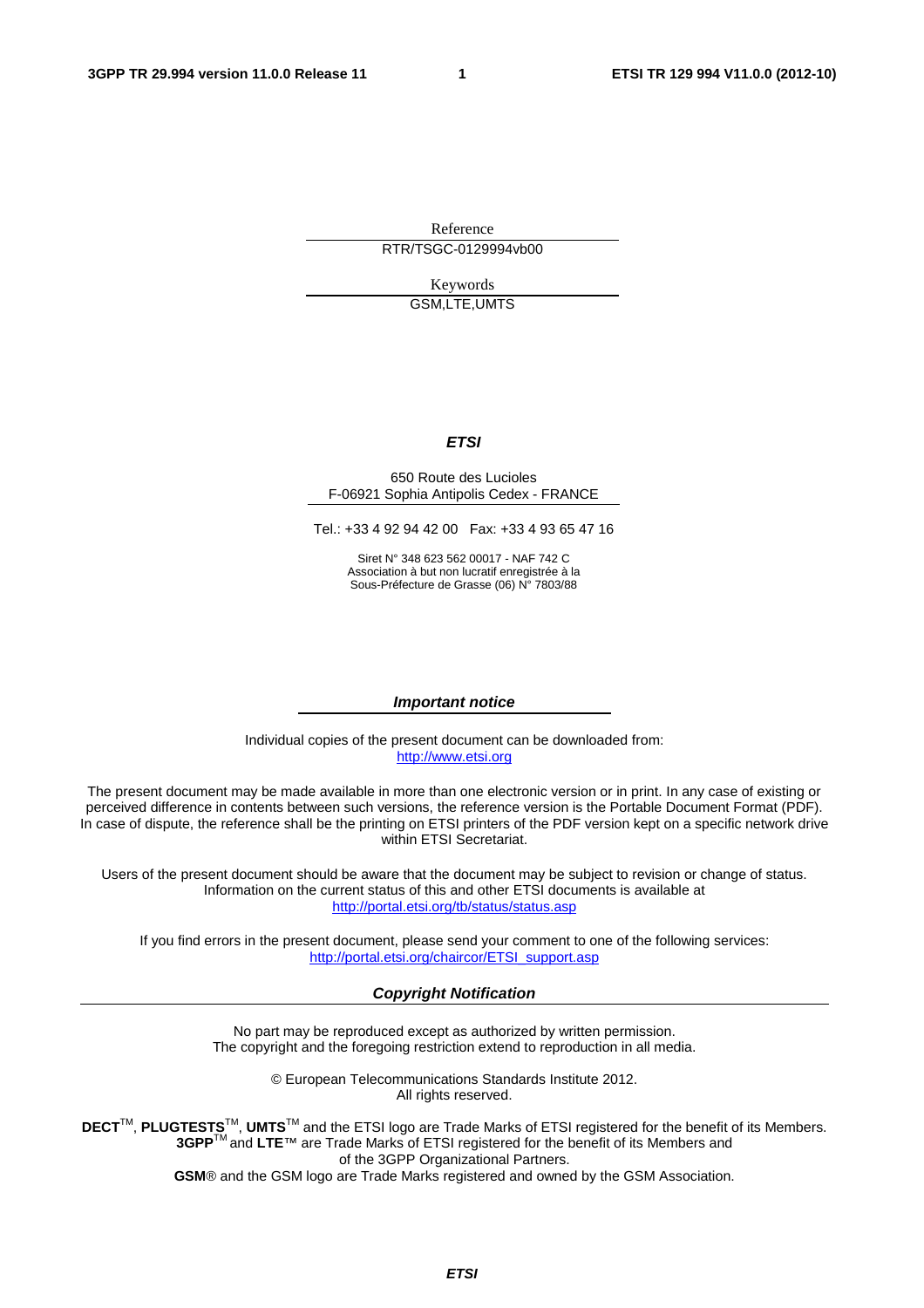## Intellectual Property Rights

IPRs essential or potentially essential to the present document may have been declared to ETSI. The information pertaining to these essential IPRs, if any, is publicly available for **ETSI members and non-members**, and can be found in ETSI SR 000 314: *"Intellectual Property Rights (IPRs); Essential, or potentially Essential, IPRs notified to ETSI in respect of ETSI standards"*, which is available from the ETSI Secretariat. Latest updates are available on the ETSI Web server [\(http://ipr.etsi.org](http://webapp.etsi.org/IPR/home.asp)).

Pursuant to the ETSI IPR Policy, no investigation, including IPR searches, has been carried out by ETSI. No guarantee can be given as to the existence of other IPRs not referenced in ETSI SR 000 314 (or the updates on the ETSI Web server) which are, or may be, or may become, essential to the present document.

## Foreword

This Technical Report (TR) has been produced by ETSI 3rd Generation Partnership Project (3GPP).

The present document may refer to technical specifications or reports using their 3GPP identities, UMTS identities or GSM identities. These should be interpreted as being references to the corresponding ETSI deliverables.

The cross reference between GSM, UMTS, 3GPP and ETSI identities can be found under [http://webapp.etsi.org/key/queryform.asp.](http://webapp.etsi.org/key/queryform.asp)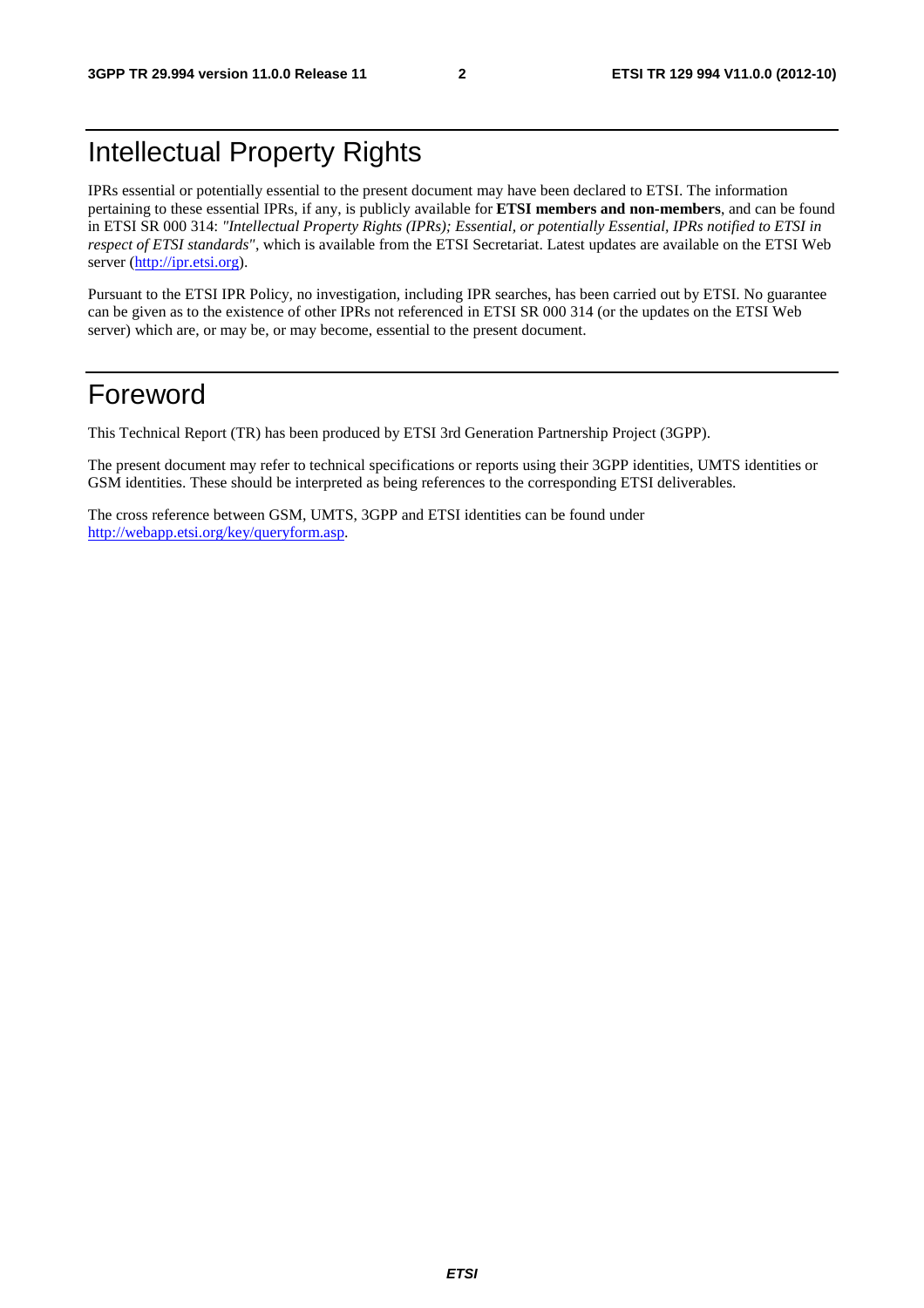$\mathbf{3}$ 

## Contents

| 1            |                                                                                                    |  |  |  |  |
|--------------|----------------------------------------------------------------------------------------------------|--|--|--|--|
| 2            |                                                                                                    |  |  |  |  |
| 3            |                                                                                                    |  |  |  |  |
| 4            |                                                                                                    |  |  |  |  |
| 5            |                                                                                                    |  |  |  |  |
| 5.1          |                                                                                                    |  |  |  |  |
| 5.1.1        |                                                                                                    |  |  |  |  |
| 5.1.2        |                                                                                                    |  |  |  |  |
| 5.2          |                                                                                                    |  |  |  |  |
| 5.2.1        |                                                                                                    |  |  |  |  |
| 5.2.2        |                                                                                                    |  |  |  |  |
| 5.3          |                                                                                                    |  |  |  |  |
| 5.3.1        |                                                                                                    |  |  |  |  |
| 5.3.2        |                                                                                                    |  |  |  |  |
| 5.4          |                                                                                                    |  |  |  |  |
| 5.4.1        |                                                                                                    |  |  |  |  |
| 5.4.2<br>5.5 |                                                                                                    |  |  |  |  |
| 5.5.1        |                                                                                                    |  |  |  |  |
| 5.5.2        |                                                                                                    |  |  |  |  |
| 5.6          |                                                                                                    |  |  |  |  |
| 5.6.1        |                                                                                                    |  |  |  |  |
| 5.6.2        |                                                                                                    |  |  |  |  |
| 5.7          |                                                                                                    |  |  |  |  |
| 5.7.1        |                                                                                                    |  |  |  |  |
| 5.7.2        |                                                                                                    |  |  |  |  |
| 5.8          |                                                                                                    |  |  |  |  |
| 5.8.1        |                                                                                                    |  |  |  |  |
| 5.8.2        |                                                                                                    |  |  |  |  |
| 5.9          | MS unable to handle the LOCATION UPDATING ACCEPT, ATTACH ACCEPT and ROUTING                        |  |  |  |  |
|              |                                                                                                    |  |  |  |  |
| 5.9.1        |                                                                                                    |  |  |  |  |
| 5.9.2        |                                                                                                    |  |  |  |  |
| 5.10         |                                                                                                    |  |  |  |  |
| 5.10.1       |                                                                                                    |  |  |  |  |
| 5.10.2       |                                                                                                    |  |  |  |  |
| 5.11         |                                                                                                    |  |  |  |  |
| 5.11.1       |                                                                                                    |  |  |  |  |
| 5.11.2       |                                                                                                    |  |  |  |  |
| 6            |                                                                                                    |  |  |  |  |
| 6.1          |                                                                                                    |  |  |  |  |
| 6.2          |                                                                                                    |  |  |  |  |
| 6.3          | Implementation options to reduce the occurance of undetected bad frames by utilising normal system |  |  |  |  |
|              |                                                                                                    |  |  |  |  |
| 6.3.1        |                                                                                                    |  |  |  |  |
| 6.3.2        |                                                                                                    |  |  |  |  |
| 6.3.3        |                                                                                                    |  |  |  |  |
| 6.4          | Implementation options to reduce the occurance of undetected bad frames by changing normal system  |  |  |  |  |
|              |                                                                                                    |  |  |  |  |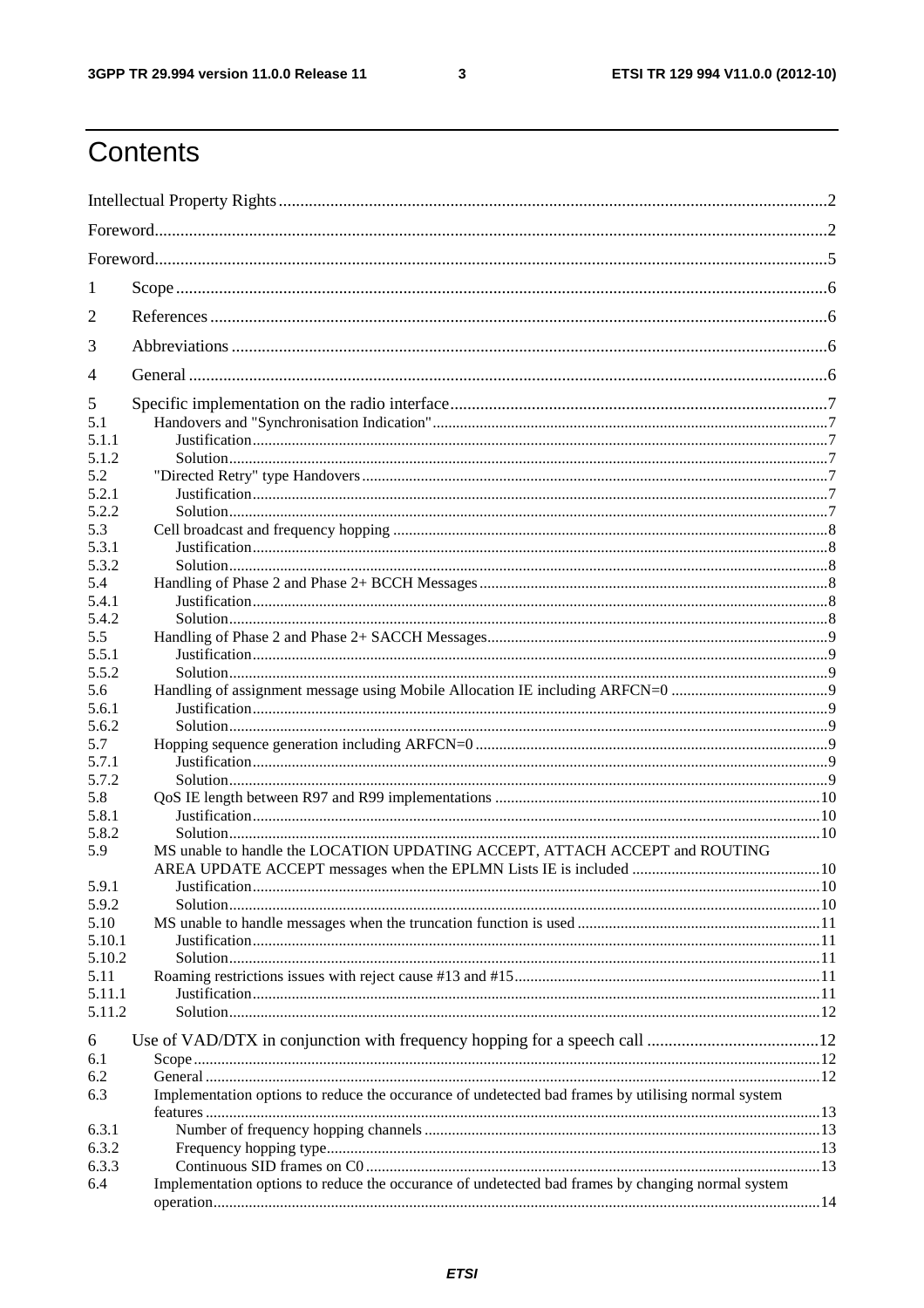$\overline{\mathbf{4}}$ 

| 6.4.1           | Changing the training sequence of the dummy burst to a new (ninth) training sequence14             |  |
|-----------------|----------------------------------------------------------------------------------------------------|--|
| 6.4.2           |                                                                                                    |  |
| 6.4.3           | Setting the stealing flag for the bits transmitted which are not intended to be part of the TCH 14 |  |
| 6.4.4           |                                                                                                    |  |
| 6.5             |                                                                                                    |  |
| 6.5.1           |                                                                                                    |  |
| 6.5.2           |                                                                                                    |  |
| 6.5.3           |                                                                                                    |  |
| 6.5.4           |                                                                                                    |  |
| 6.5.5           | Setting stealing flag for unintentionally transmitted bits and modifying training sequence for     |  |
|                 |                                                                                                    |  |
| 6.5.6           |                                                                                                    |  |
|                 |                                                                                                    |  |
| Annex A:        | Amendment Request 08.08 - 021 R4: Information on channel in use in HO                              |  |
| A.3.1.5.1.1     |                                                                                                    |  |
| A.3.1.5.2       |                                                                                                    |  |
| A.3.1.5.2.1     |                                                                                                    |  |
| A.3.2.1.8       |                                                                                                    |  |
| A.3.2.1.9       |                                                                                                    |  |
| A.3.2.2.49      |                                                                                                    |  |
| <b>Annex B:</b> |                                                                                                    |  |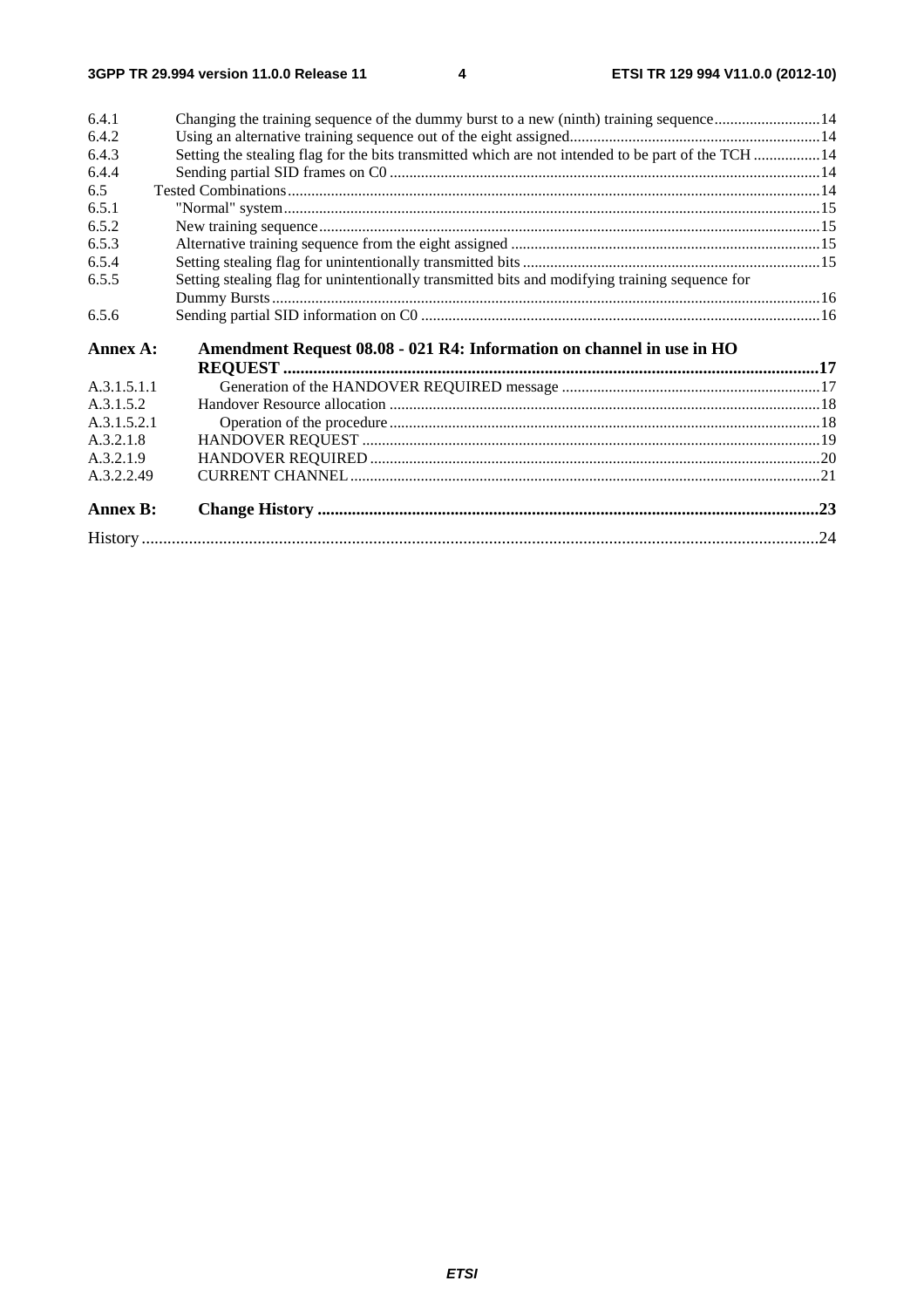## Foreword

This Technical Specification has been produced by the 3<sup>rd</sup> Generation Partnership Project (3GPP).

The contents of the present document are subject to continuing work within the TSG and may change following formal TSG approval. Should the TSG modify the contents of the present document, it will be re-released by the TSG with an identifying change of release date and an increase in version number as follows:

Version x.y.z

where:

- x the first digit:
	- 1 presented to TSG for information;
	- 2 presented to TSG for approval;
	- 3 or greater indicates TSG approved document under change control.
- y the second digit is incremented for all changes of substance, i.e. technical enhancements, corrections, updates, etc.
- z the third digit is incremented when editorial only changes have been incorporated in the document.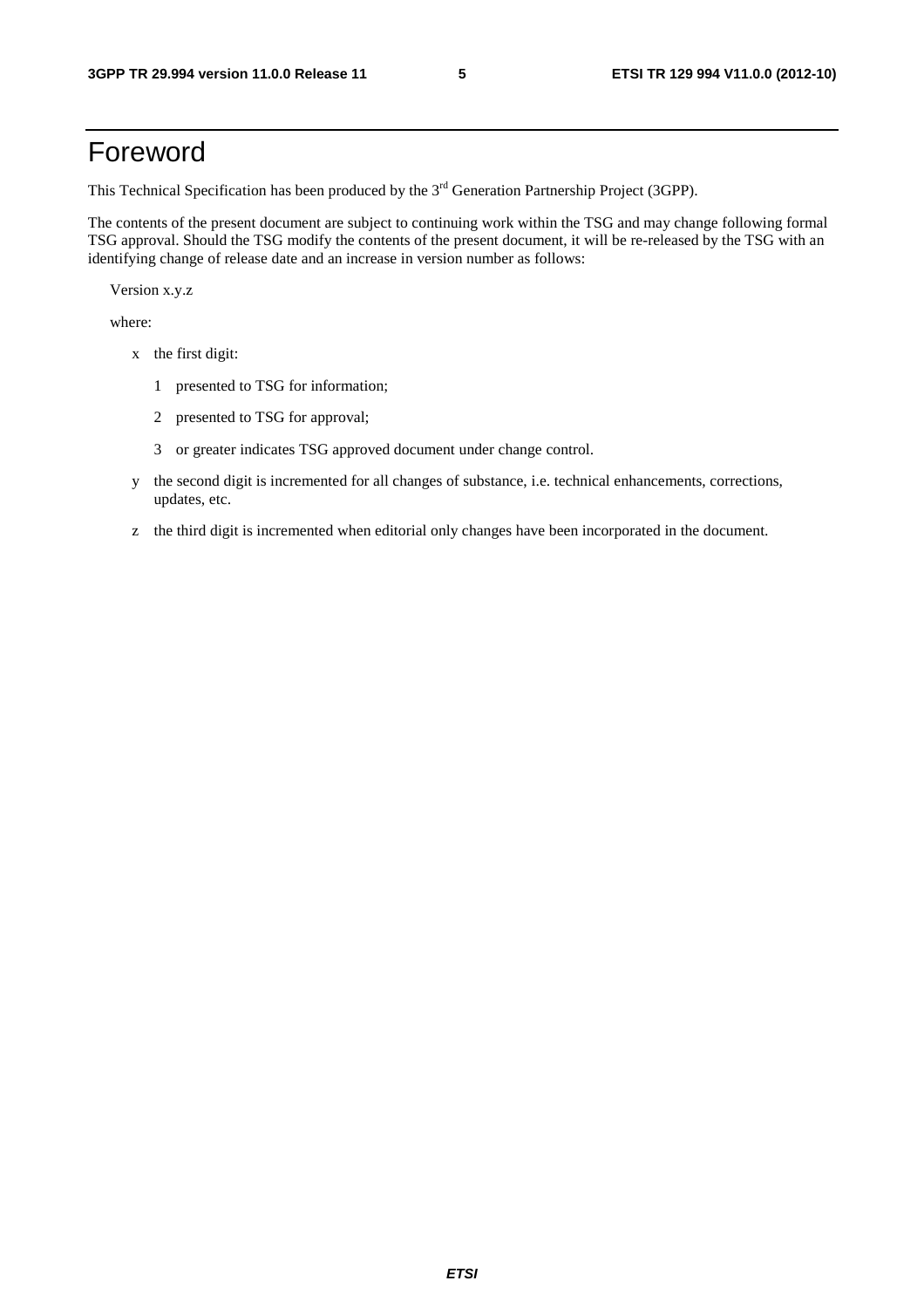## 1 Scope

The present document clarifies recommended measures which may be adopted by 3GPP infrastructure utilising GSM or GERAN as access network to enable inter-working to be obtained between network and various User Equipment (UE) implementations of the 3GPP specification. The objective is to obtain compatibility without changing the consolidated set of specifications. The present document describes the recommended changes to the infrastructure to cater for specific faults within some types of UE.

The lifetime of the herein described measures together with their potential impact on optimal network performance is out of the scope of the present document.

## 2 References

The following documents contain provisions which, through reference in this text, constitute provisions of the present document.

- References are either specific (identified by date of publication, edition number, version number, etc.) or non-specific.
- For a specific reference, subsequent revisions do not apply.
- For a non-specific reference, the latest version applies. In the case of a reference to a 3GPP document (including a GSM document), a non-specific reference implicitly refers to the latest version of that document *in the same Release as the present document*.
- [1] 3GPP TR 21.905: " Vocabulary for 3GPP Specifications".
- [2] 3GPP TS 04.08 (Phase 1): "Mobile radio interface layer 3 specification Part 1: Generic".
- [3] 3GPP TS 04.08 (Phase 2): "Mobile radio interface layer 3 specification".
- [4] 3GPP TS 04.08 (Phase 2+): "Mobile radio interface layer 3 specification".
- [5] 3GPP TS 05.05 (Phase 2): "Radio Performance Aspects.
- [6] 3GPP TS 05.05 (Phase 2+): "Radio Performance Aspects.
- [7] 3GPP TS 24.007: "Mobile radio interface signalling layer 3 General aspects".
- [8] 3GPP TS 24.008: "Mobile radio interface layer 3 specification Core Network Protocols-Stage 3".
- [9] 3GPP TS 23.107: "Quality of Service, Concept and Architecture".
- [10] 3GPP TS 44.018: "Mobile radio interface layer 3 specification, Radio Resource Control (RRC) protocol".

## 3 Abbreviations

Abbreviations used in the present document are listed in 3GPP TR 21.905 [1].

## 4 General

In the implementation of the standard it has been found that some aspects of the specifications have been misinterpreted by some MS manufacturers. These MSs require specific implementations of the Phase 1 standard in the infrastructure, to provide completely compatible interworking.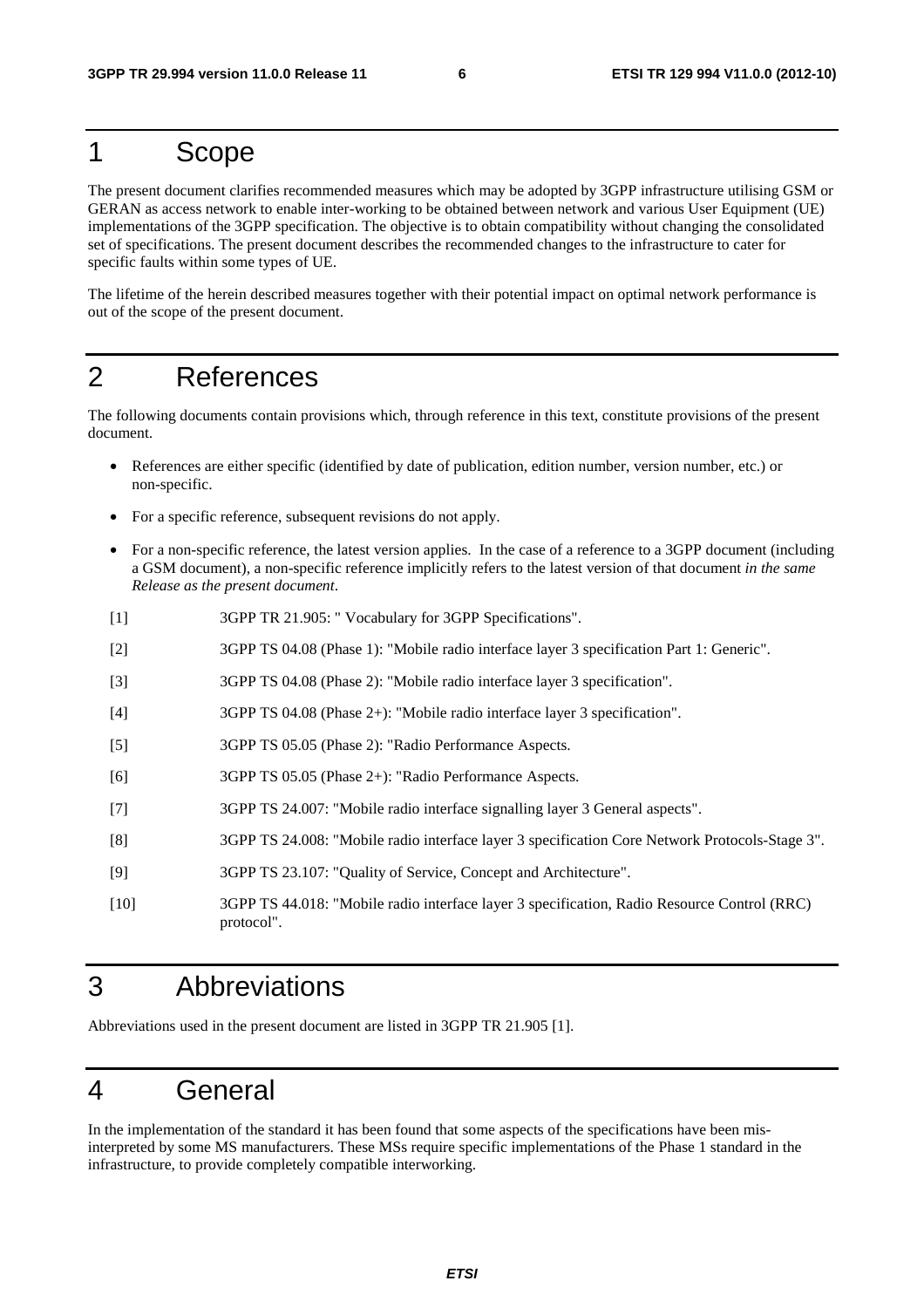It has been assumed throughout this TR that Phase 2 and later infrastructure will interwork with Phase 1 MSs in the same way as Phase 1 infrastructure.

The remainder of this TR describes how to overcome the possible impacts of the above factors. Descriptions given are limited to specific implementations which are permissible for the Phase of the infrastructure.

## 5 Specific implementation on the radio interface

This clause deals with the choice of specific infrastructure implementation options of the protocols at the radio interface. The protocols concerned are defined in 3GPP TS 04.08 Phase 1 [2], Phase 2 [3] and Phase 2+ [4]. The corresponding protocol definitions for R99 and later releases are in 3GPP TS 24.007 [7] and 3GPP TS 24.008 [8].

## 5.1 Handovers and "Synchronisation Indication"

### 5.1.1 Justification

In the HANDOVER COMMAND message there is a mandatory part consisting of nine octets followed by several optional information elements. The first optional information element is Synchronisation Indication which is a type 1 Information Element (IE) and as such is coded, with IE Identifier (IEI), on one octet. Other optional IE follow the Synchronisation Indication IE and are used to:

- indicate the frequency hopping sequence to use on the new channel;
- indicate the channel mode for the new channel:
- indicate a start time.

Some types of MS do not correctly decode these following information elements if the Synchronisation Indication information element is omitted.

### 5.1.2 Solution

To ensure correct operation the infrastructure should always send the Synchronisation Indication IE to a Phase 1 MS.

NOTE: In a few cases this will force an extra layer 2 segment to be sent to the MS.

## 5.2 "Directed Retry" type Handovers

### 5.2.1 Justification

In the HANDOVER COMMAND message there is an optional Channel Mode Information Element. When this information element is included in the handover command the MS should go to the new channel mode when it hands over to the new channel. This information element may be used for "directed retry" type handovers where a cell has an MS on a control channel but has no available traffic channel for the MS to use. The network may then choose to handover the MS to a new cell with traffic channel (TCH) capacity and change the channel mode at the same time.

Some MSs appear to accept the handover command, from Stand-alone Dedicated Control Channel (SDCCH) to TCH with speech mode, and make the required channel and mode change but do not through connect the speech path.

### 5.2.2 Solution

To ensure correct operation, of these MSs, the infrastructure should always initiate a channel mode change procedure according to 3GPP TS 04.08 (Phase 1) [2] clause 3.4.6 once the MS has arrived at the new channel following a handover of a Phase 1 MS involving a channel mode change to full rate speech.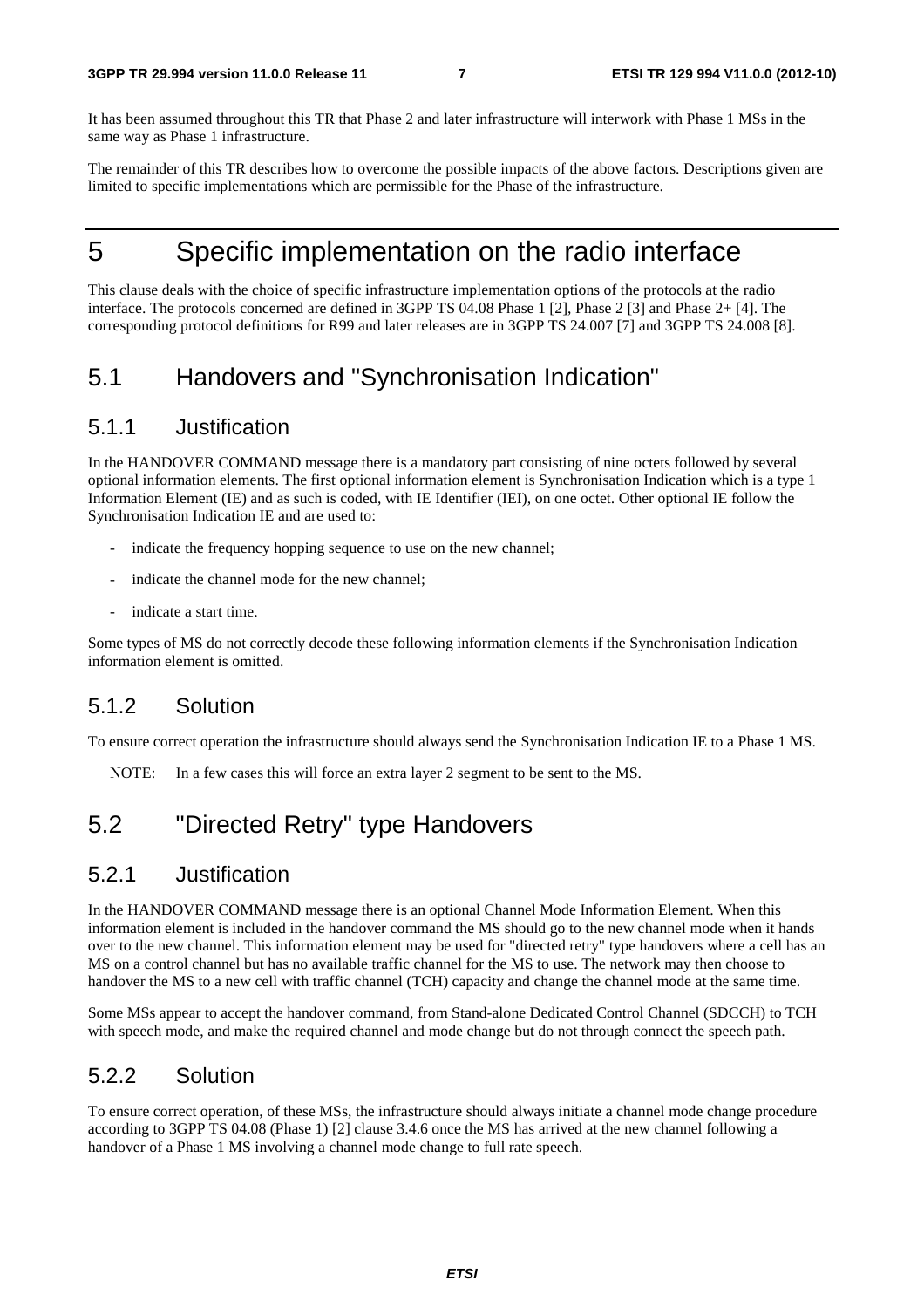The additional channel mode change procedure shall only be performed for a directed retry handover to a full rate speech channel, and not for a data channel. First this will save performance in these cases, and secondly some MS's will release the call with this additional and unnecessary channel mode change procedure in case of fax or data calls.

For internal intra-Base Station System (BSS) handovers, this decision to initiate channel mode modify is taken by the BSS concerned. For external intra-BSS and inter-BSS handovers, the new BSS must know that there has been a change of mode from the previous BSS and that therefore a channel mode change procedure must be executed. The communication of this information is achieved by using the "current channel" element in the HANDOVER REQUEST and HANDOVER REQUIRED message as described in the Annex A.

In the case of external handover, the following will ensure correct operation with mobiles suffering from fault 5.2.1:

- i) The change described in Annex A shall be implemented by the MSC and BSS concerned.
- ii) The new BSS, after receiving a HANDOVER REQUEST containing a current channel IE indicating "signalling only", and a channel type indicating full rate speech, shall behave as specified in 3GPP TS 08.08 and additionally, upon reception of the HANDOVER COMPLETE message, initiate a channel mode change procedure according to 3GPP TS 04.08 with the new mode indicating speech.

If the new BSS receives a HANDOVER REQUEST without the current channel IE but containing a cause value "directed retry", and a channel type indicating full rate speech, it shall also behave as ii) above.

NOTE: The performance of MSs not experiencing this problem has been checked for a sizeable subset of the MSs available in Phase 1, but it has not been possible to check all versions of all MSs.

### 5.3 Cell broadcast and frequency hopping

### 5.3.1 Justification

In the SYSTEM INFORMATION TYPE 4 message there is an optional Information Element "CBCH Channel Description" used when a cell broadcast channel is configured in the network.

Some Types of GSM 900 MSs may not obtain service whilst within reception range of a cell from any network having the CBCH configured with frequency hopping: i.e. the Hopping channel bit set to 1 in the "CBCH Channel description" information element.

### 5.3.2 Solution

To enable operation from the affected MS, the infrastructure could configure the CBCH on a non hopping channel:

- In combined type of configuration: the CBCH would be distributed on the SDCCH/4 with BCCH
- In non-combined type of configuration, two types of solution are considered:
	- Type 1 CBCH distributed on a non hopping SDCCH broadcasted on TSx of C0  $(x=1,2,3)$
	- Type 2 CBCH distributed on a non hopping SDCCH broadcasted on TS0 of Cx  $(x\neq 0)$

### 5.4 Handling of Phase 2 and Phase 2+ BCCH Messages

### 5.4.1 Justification

Some types of Phase 1 GSM 900 MSs could fail to offer full services whilst System Information messages other than those specified in GSM 900 Phase 1 are broadcast with a L2-Pseudo Length value greater than 1.

### 5.4.2 Solution

In order to provide service to these existing GSM 900 MS and not disturb Phase 2 MS, the following restrictions and changes should be implemented in the P-GSM 900 band of the network.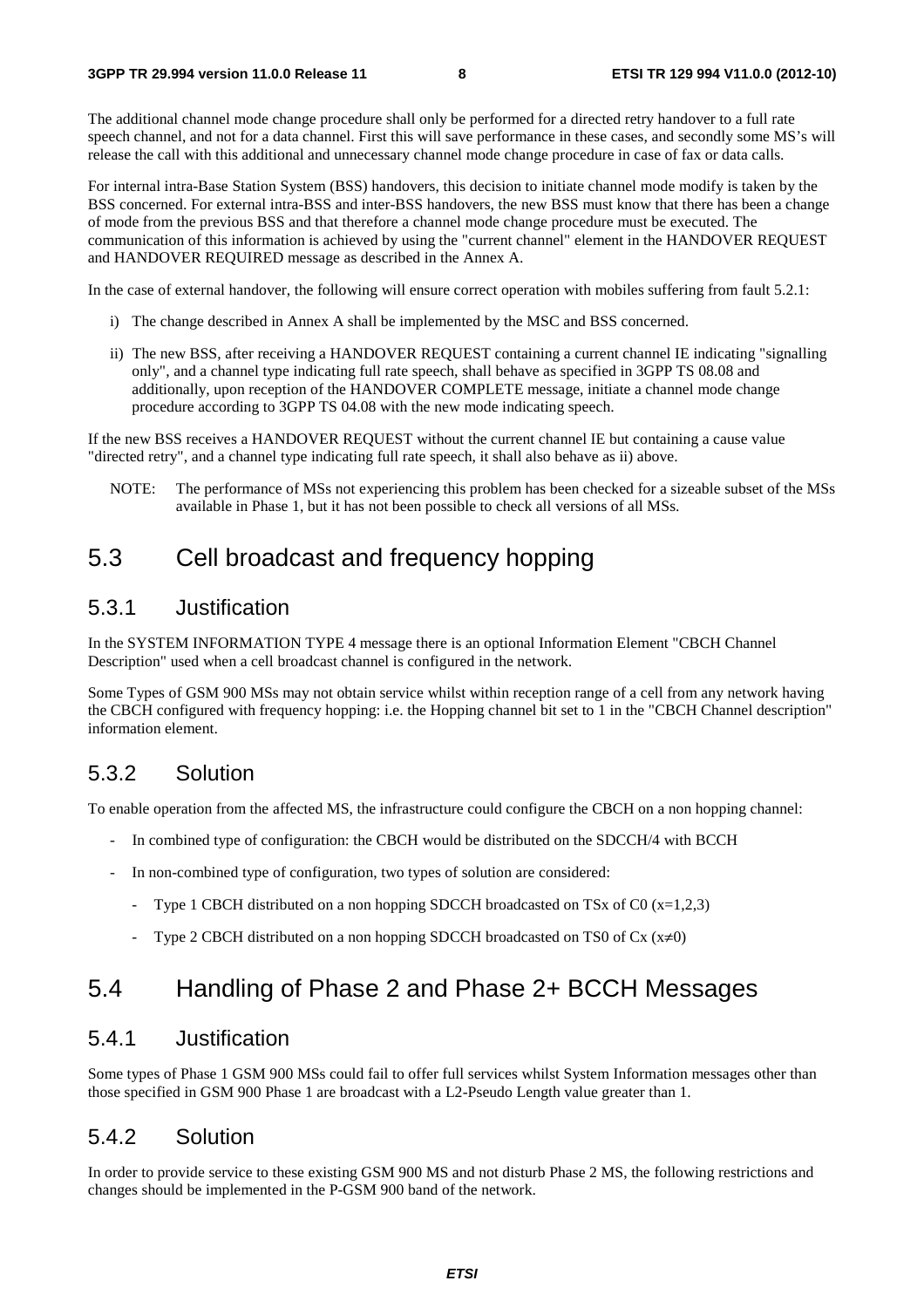For System Information 2ter, the value 0 of the L2 Pseudo Length shall be used instead of 18.

The System Information 2bis shall not be used in the P-GSM 900 band of the network.

Therefore, the EXT-IND bit in System Information 2 in the P-GSM 900 Band of the network shall not be set to 1.

### 5.5 Handling of Phase 2 and Phase 2+ SACCH Messages

### 5.5.1 Justification

Some types of Phase 1 MSs may experience performance degradation if the network sends System Information Messages other than those specified in Phase 1.

### 5.5.2 Solution

In order not to degrade the performance of these Phase 1 mobile stations it is recommended:

 any new messages that are not defined in Phase 1 shall not be sent to a Phase 1 MS, e.g System Information 5bis and 5ter to a Phase 1 P GSM 900 mobile station and System Information 5ter to a Phase 1 DCS 1800 mobile station.

### 5.6 Handling of assignment message using Mobile Allocation IE including ARFCN=0

#### 5.6.1 Justification

Some type of Phase 2 and Phase 2+ MSs may not access the assigned channel correctly if the network sends an assigning message (Immediate Assignment, Assignment Command or Handover Command) that uses the Mobile Allocation IE to specify an RF hopping channel that includes ARFCN=0 in the hopping sequence.

### 5.6.2 Solution

To enable operation of all MSs, the infrastructure can avoid using RF hopping channels that include ARFCN=0 in the hopping sequence. When assigning a channel at RR connection establishment (Immediate Assignment), this solution should be used.

When a channel resource is assigned, using either the Assignment Command or the Handover Command message, the infrastructure may use the Frequency List or the Frequency Short List IEs in the assigning message to specify an RF hopping channel that includes ARFCN=0 in the hopping sequence.

## 5.7 Hopping sequence generation including ARFCN=0

### 5.7.1 Justification

Some type of Phase 2 and Phase 2+ MSs may not access the assigned channel correctly if the network assigns an RF hopping channel that includes ARFCN=0 in the hopping sequence.

### 5.7.2 Solution

To enable operation of all MSs, the infrastructure can avoid using RF hopping channels that include ARFCN=0 in the hopping sequence.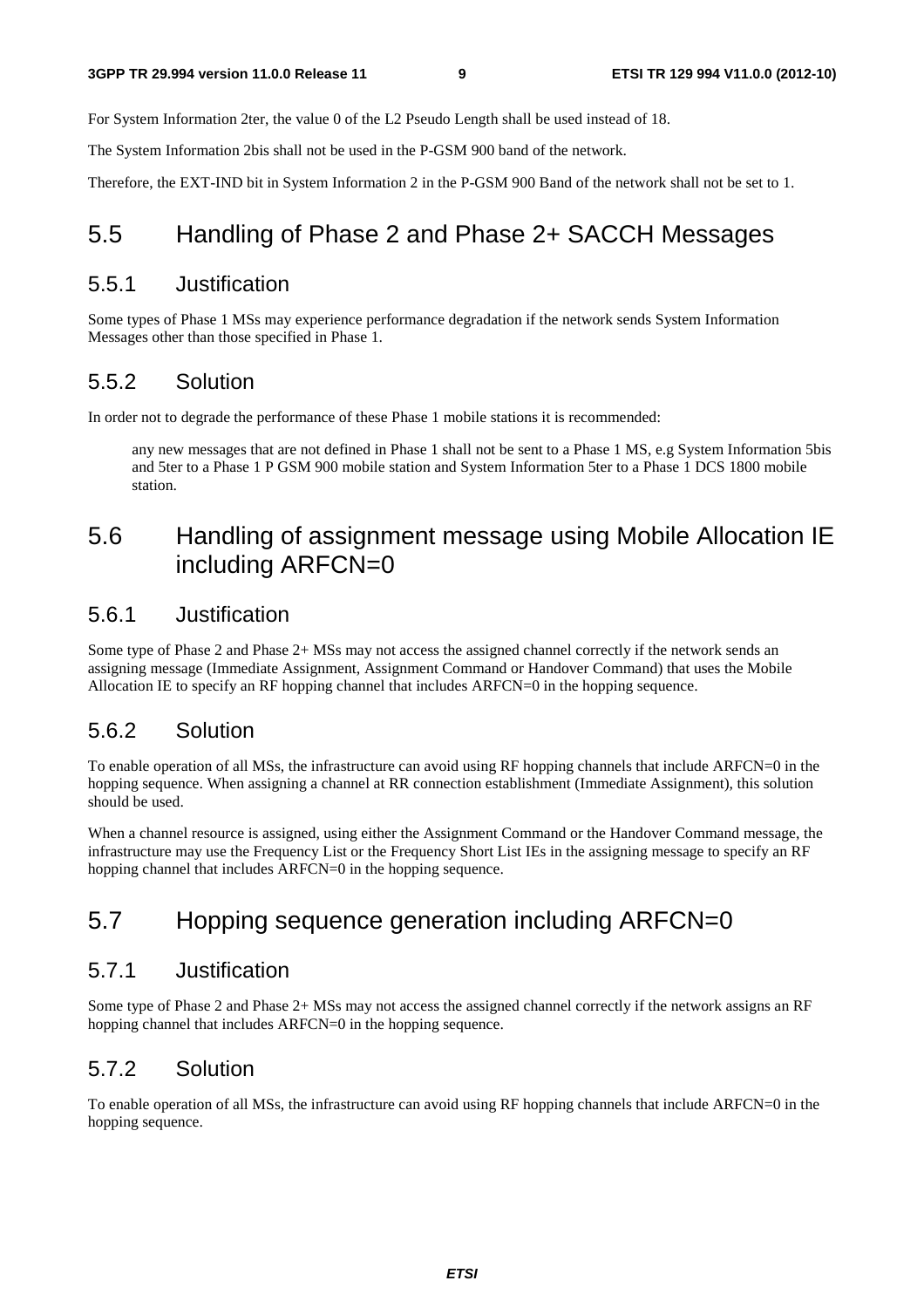## 5.8 QoS IE length between R97 and R99 implementations

### 5.8.1 Justification

Quality of Service was initially defined in R97 specifications as a type 4 TLV coded IE but with fixed length of 5 octets.

Subsequently the length of the IE was extended to maximum 13 octets in R99 and further on to 14 octets in Rel-5.

Some types of R97 MS do not accept new length for this IE which used to be fixed in R97 reference version. Such MS will diagnose an erroneous mandatory IE and consequently reject the PDU containing the IE and send back SM status with cause #96.

This means that such a R97 MS can not support GPRS procedures for PDP context activation or PDP context modification in R99 network.

### 5.8.2 Solution

To enable operation of all MSs, the infrastructure may adapt the length of the QoS IE it sends to MS according to the served MS by sending only the first 5 QoS octets to pre-R99 GSM mobiles. This can be done either based on the MS Classmark revision level or alternatively the infrastructure may check how many octets were received from the MS in the QoS IE.

- NOTE 1: The mapping between the information in the original R97/98 part of QoS and later extension part is defined in 3GPP TS 23.107.
- NOTE 2: This subclause was added to the present document in 3GPP TSGN #16.

## 5.9 MS unable to handle the LOCATION UPDATING ACCEPT, ATTACH ACCEPT and ROUTING AREA UPDATE ACCEPT messages when the EPLMN Lists IE is included

#### 5.9.1 Justification

The concept of EPLMN was initially defined in the R99 specifications and to provide the EPLMN list to an MS a type 4 TLV coded IE was added to the LOCATION UPDATING ACCEPT, ATTACH ACCEPT and ROUTING AREA UPDATE ACCEPT messages.

Some types of R97/R98 MS are not able to handle these messages when the EPLMN List IE is included. Such MS ignore the messages and continually repeats the registration procedure. Consequently they never successfully register on the network and as a result fail to provide any service to the subscriber.

This means that such a R97/R98 MS can not provide any service in a network applying the EPLMN functionality.

### 5.9.2 Solution

To enable operation of the affected MSs, the infrastructure may adapt the contents of the LOCATION UPDATING ACCEPT, ATTACH ACCEPT and ROUTING AREA UPDATE ACCEPT message it sends to an MS by excluding the EPLMN List IE added in the R99 version of the specifications. This can be done based on the MS Revision Level Indicator.

NOTE 1: This subclause was added to the present document in 3GPP TSGN #25.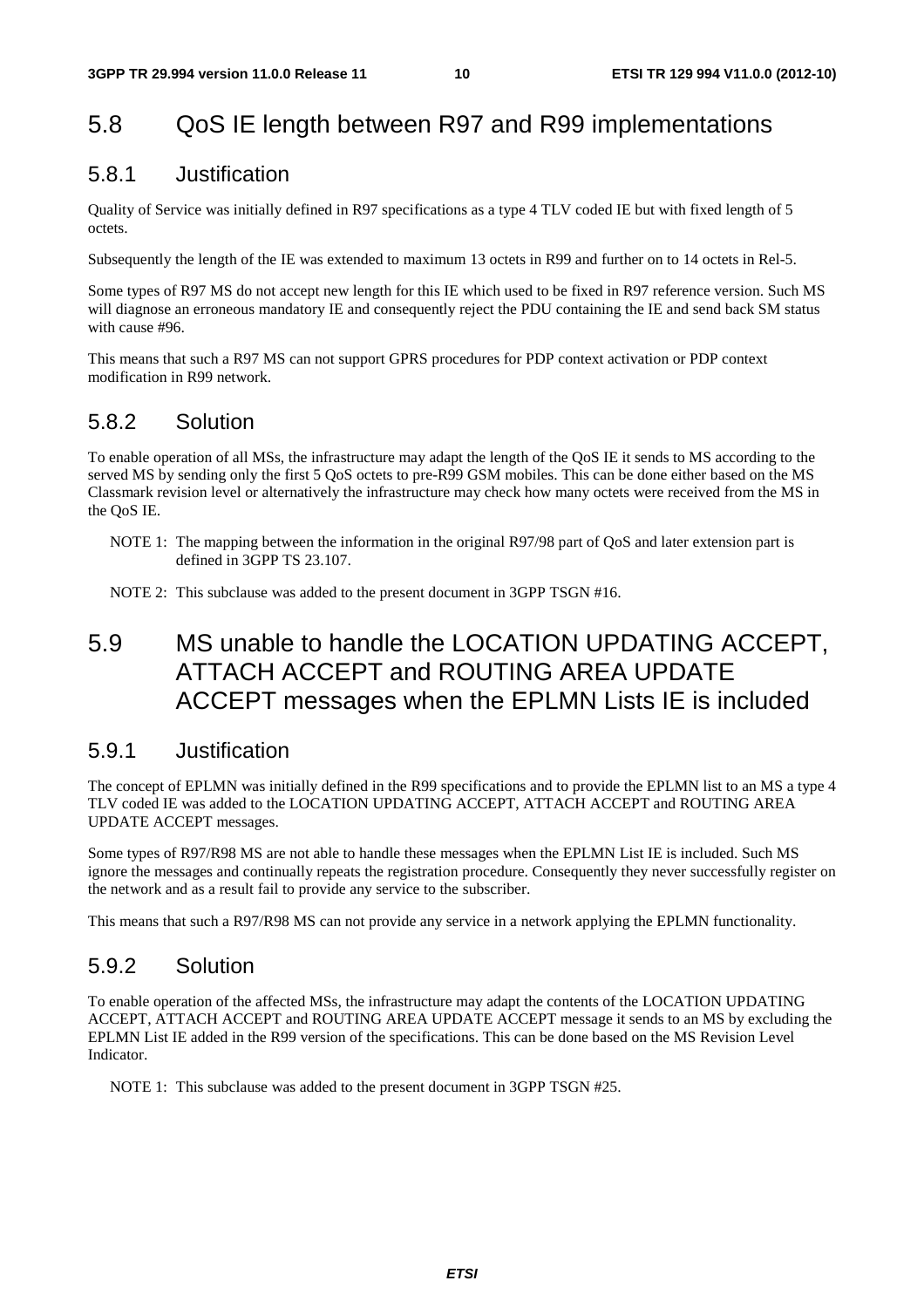### 5.10 MS unable to handle messages when the truncation function is used

### 5.10.1 Justification

The concept of truncation of rest octet information elements (see 3GPP TS 44.018 [10]) was introduced in the R99 version of specifications and allows the handling of situations when the number of octets in the rest octets information element is not enough to contain the complete set of components. These components can be truncated by the sender, i.e. the infrastructure, to fit into the rest octets information element. The truncation function was added to the PAGING REQUEST TYPE 1, PAGING REQUEST TYPE 2 messages and the SYSTEM INFORMATION TYPE 4 sent on BCCH. When the truncation function is used with the PAGING REQUEST TYPE 1 or PAGING REQUEST TYPE 2 messages, the receiver, i.e. the MS, assumes bits "L" for the missing components (see 3GPP TS 44.018 [10]).

The MS that implements release version of specifications prior to R99 is not able to handle correctly the messages in which the truncation function is used. Such MS ignores the received message since the message contains mandatory information element with semantically incorrect contents.

The MS that implements the R99 or onwards version of specifications is able to decode and act on a correctly truncated message.

However, paging can be used to address more than one MS by means of using a single paging message as specified by 3GPP TS 44.018 [10]. Additionally, the system information impacts all MSes located in a specific area. The MSes addressed can be of different release version of 3GPP specifications. Therefore, it cannot be guaranteed that a message addressing several MSes of different release versions of the 3GPP specifications is handled correctly by all the addressed mobile stations.

### 5.10.2 Solution

To enable operation of the affected MS, it is advised that the infrastructure adapts the contents of any message addressing several MSes by means of excluding the use of the truncation function.

NOTE: This subclause was added to the present document in 3GPP TSG CT #33.

### 5.11 Roaming restrictions issues with reject cause #13 and #15

### 5.11.1 Justification

Upon reception of a location updating reject cause #13 (Roaming not allowed in this Location Area) or #15 (no suitable cells in this Location Area), the LAI, TMSI, ciphering key sequence number and RAI, P-TMSI, P-TMSI signature and GPRS ciphering key sequence number are not deleted in the MS, as per CR 24.008-521r4 (R99) and the Rel-4 and Rel-5 mirror CRs.

During an inter-VLR or inter-SGSN location update, the roaming restriction checks that may lead to reject the location updating request with the cause #13 or #15 are normally performed after the HLR update (e.g. ARD and national roaming checks), i.e. the MSC/VLR or SGSN address stored in the HLR is that of the MSC/VLR or SGSN controlling the not allowed location area.

During an intra-VLR or intra-SGSN location update, the VLR or SGSN sets the 'LA not allowed' or 'RA not allowed' flag when rejecting the location updating request.

The 3GPP standard was found ambiguous on whether the UE would initiate immediately a new location updating request when it comes back to its previous (allowed) location area, i.e. when it moves to a registration area that has the same identity as the one stored in the MS while being in the ROAMING NOT ALLOWED update state.

If it does not, mobile terminated calls or mobile terminated PS activity (e.g. SMS) can no longer be delivered to the MS until the next mobile originated activity or periodic location update is initiated.

A new security context (CKSN/KSI, Kc/CK-IK) may also have been received by the MS during the authentication procedure with the MSC/VLR or SGSN controlling the not allowed location area. If the MS is roaming to a VLR3/LA3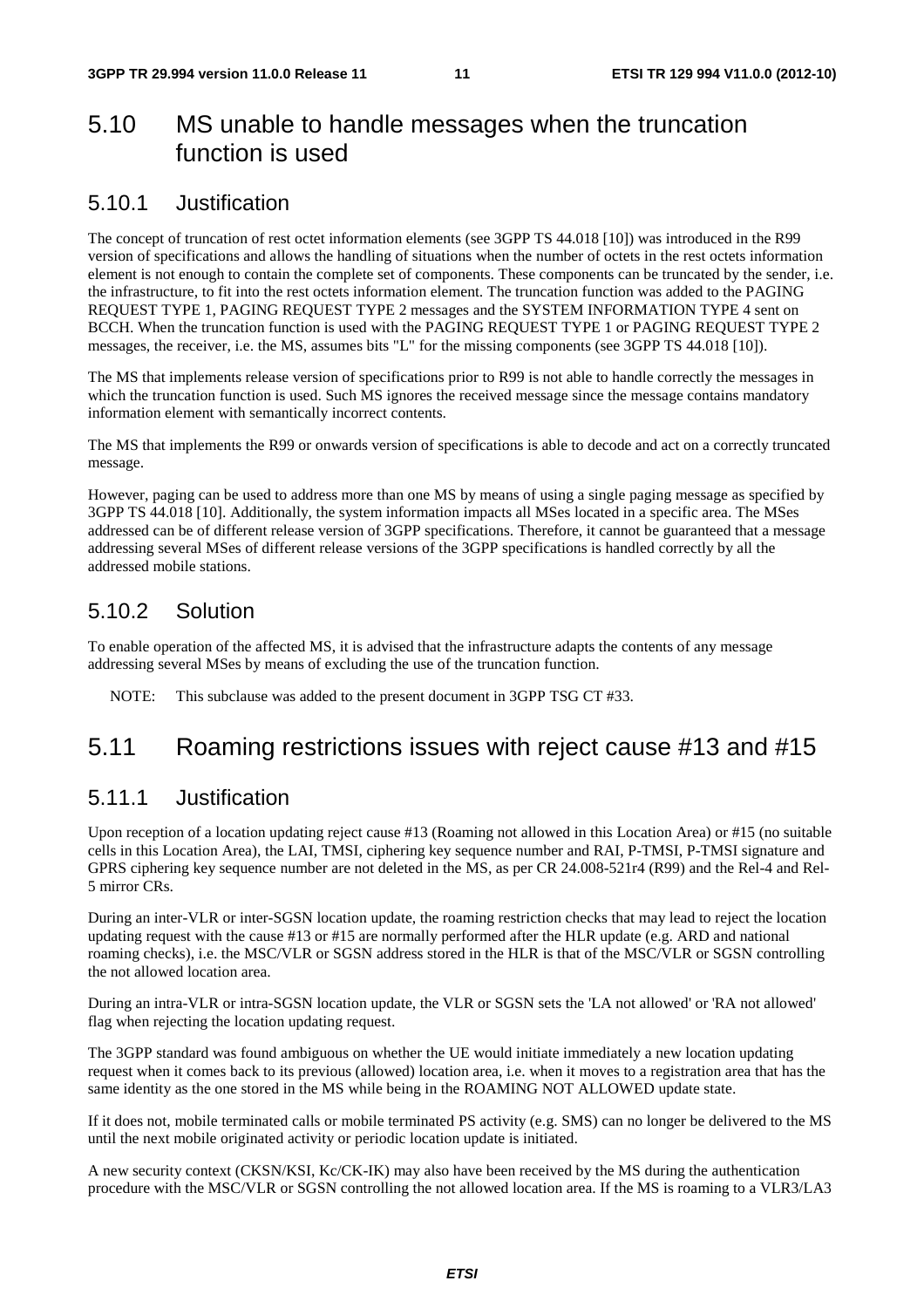(allowed) after having roamed from the VLR1/LA1 (allowed) to VLR2/LA2 (not allowed), then the MS initiates a location updating request towards the VLR3:

- with the old TMSI1/LA1, which refers to a wrong previous VLR and possibly a wrong VLR1 context (VLR1 receives a Cancel Location when the MS tried to register in VLR2/LA2 and TMSI1 may have been re-allocated to another UE), leading to a wrong TMSI1-IMSI mapping.
- with the KSI/CKSN received from the VLR2 if an authentication was performed by VLR2. If the VLR3 re-uses the current security context (Kc, CKSN)/(KSI, CK, IK) obtained from VLR1, it will not correspond to the security context stored in the UE and ciphering will fail.

### 5.11.2 Solution

It was clarified from 3GPP Rel-8 onwards, as per CR 23.122 – 122 (Rel-8), that a MS shall initiate a location updating request if it detects that it has entered a registration area that has the same identity as the one stored in the MS, while being in the ROAMING NOT ALLOWED update state, and the LAI or the PLMN identity is not contained in any of the lists of "forbidden LAs for roaming", "forbidden LAs for regional provision of service", "forbidden PLMNs for GPRS service" or "forbidden PLMNs" respectively.

To enable normal operation of the affected MSs in the CS domain, the MSC/VLR may allocate a TMSI within the restricted location area before it rejects the location area with the reject cause #13 or #15, as per CR 23.012 – 29 (Rel-8). This forces the mobile station to initiate immediately a new location updating request when moving back to the location area stored in the MS; this also avoids the risk of wrong TMSI-IMSI mapping and ciphering failure. This solution is not applicable to the PS domain since a P-TMSI reallocation procedure is not allowed during a Routing Area Update procedure.

NOTE: This subclause was added to the present document in 3GPP CT#42.

## 6 Use of VAD/DTX in conjunction with frequency hopping for a speech call

### 6.1 Scope

The chapter six of this Technical Report is to identify limitations in the specification for phase 1 reflected in performance degradation in phase 1 terminal equipment. This report identifies possible ways of improving the service offered to subscribers using phase 1 terminals whilst using the two features - downlink DTX and frequency hopping at the same time.

## 6.2 General

The specification of acoustic performance of the MS when downlink DTX is implemented is in 3GPP TS 05.05 which restricts the MS performance to 1 undetected bad frame in 10s when in the presence of random RF. In reality the MS does not experience random RF exclusively when downlink DTX is implemented.

There is a SIlence Descriptor (SID) frame sent on eight bursts every 104 bursts. Due to the interleaving scheme, half of the bits of the frame preceding the SID and half of the bits of the frame following the SID are sent and there is no specific requirement covering what is sent for these bits but in most cases it is every other bit of a correctly coded frame. The MS receives these bits

In addition, when the ARFCN used is C0, dummy bursts are sent when there is neither speech nor signalling to be transmitted.

Finally, when frequency hopping is used as well as downlink DTX, the MS may receive random RF on some TDMA frames and dummy bursts on others (C0).

It is possible for the MS to receive combinations of transmitted bits at high confidence and random RF at low confidence. In some cases the MS can then decode the frame as good when in fact it was never intended to have been transmitted and the resultant bad frame can give a very annoying acoustic effect known as banjo noise. The occurance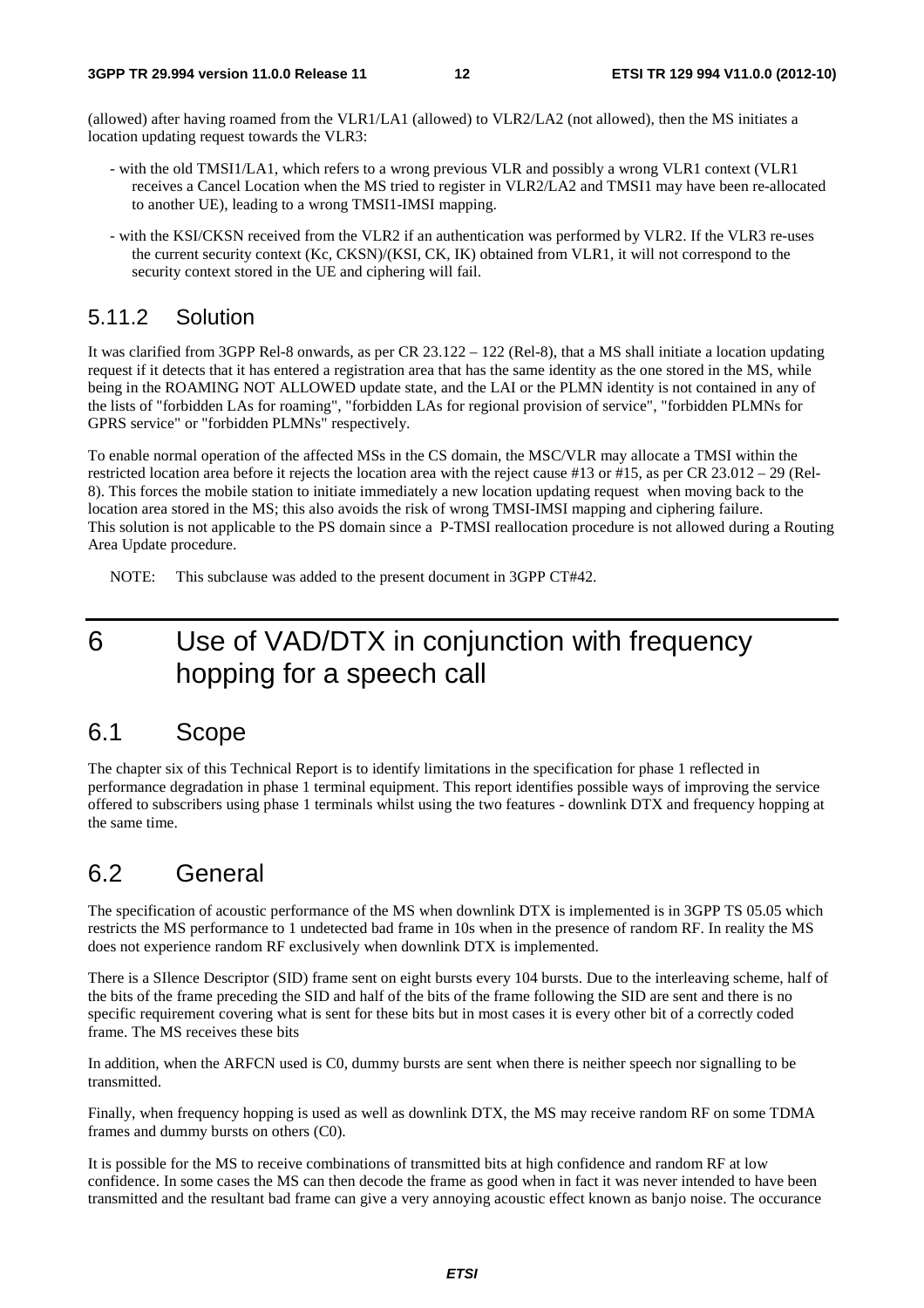of these noises, even if no more frequent than one in 10s, is worse than one would expect from a high quality cellular system.

The three following sections refer to ways of improving the system performance for MS approved according to the existing phase 1 specification. Section 6.3 identifies some "normal" operation configurations which would improve undetected bad frame performance for MS's with the above fault (banjo noise), section 6.4 describes aspects for possible changed network implementation, section 6.5 relates the results of tests performed using combinations of the implementations described in section 6.4 and whether that combination was effective or not.

### 6.3 Implementation options to reduce the occurance of undetected bad frames by utilising normal system features

This section deals with a variety of options to improve the system performance which are implementable by normal system operational choices. These options typically improve matters in specific configurations and are not universal solutions for all configurations. It may be possible that some networks do not permit such configuration.

### 6.3.1 Number of frequency hopping channels

The number of undetected bad frames is related to the probability of getting sufficient dummy bursts transmitted to make a false good frame decision. The number of dummy bursts received depends on the number of ARFCN in the hopping list. Hence frequency hopping on 3 ARFCN gives better audio performance than frequency hopping on 2, likewise hopping on 4 ARFCN gives better performance than hopping on 3.

In tests of the comparison between hopping on 2 ARFCN and hopping on 3, some MS have been found to improve to approximately one tenth of the occurance of bad frames, while others have improved from a slightly annoying level when hopping on 2 ARFCN, to give no audible disruption when hopping on 3. Not all MS have been tested and it is believed that the improvement for some MS may be less noticeable.

This solution is obviously not trivial to implement in a frequency plan, but could also be used to enable frequency hopping on cells which naturally have 3 or more ARFCN operational whilst selecting a solution for other parts of the network and operational scenarios.

### 6.3.2 Frequency hopping type

When utilising pseudo-random frequency hopping, it is possible to get more dummy bursts in a speech frame than when utilising cyclic frequency hopping. As an alternative to random frequency hopping, cyclic hopping may be used. It will minimise the banjo noise effect experienced by the faulty mobiles. This will however be done at the expense of a possible degradation of performance during speech activity period for all mobiles due to the absence of interferer diversity.

In tests of the comparison between pseudo-random frequency hopping and cyclic frequency hopping, some phones were found to improve with the use of cyclic hopping to approximately one third of the occurance of bad frames when using pseudo-random hopping, while others have improved from a slightly annoying level to give no audible disruption. Not all phones have been tested for this.

### 6.3.3 Continuous SID frames on C0

At some times, a network implementing downlink DTX may hold a call on C0. In this case it would be possible for the network to send dummy bursts when it has nothing else to send. This is likely to cause a high level of unwanted noises for some MS. An alternative would be to send continuous SID frames in which case there should be no undesired effects.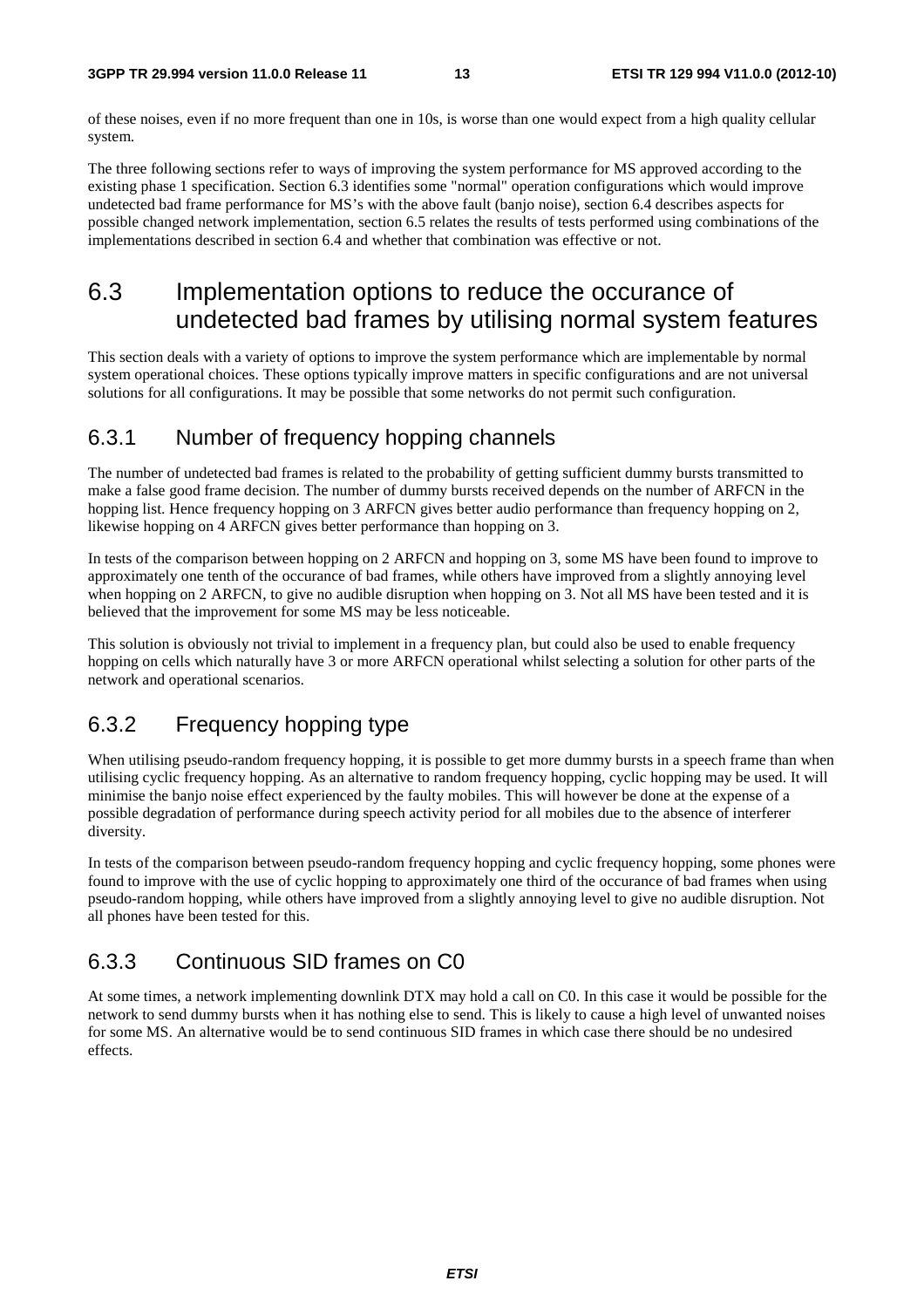## 6.4 Implementation options to reduce the occurance of undetected bad frames by changing normal system operation

This section deals with implementation options which improve the audio quality of the faulty mobiles, suffering from banjo noise, by making changes to the network equipment. The solutions give varying performance improvements but not all solutions would be possible on all networks.

### 6.4.1 Changing the training sequence of the dummy burst to a new (ninth) training sequence

If a different training sequence code is used for all dummy bursts forming part of the TCH on C0, the MS will have difficulty training to the dummy burst frames and this would cause the bits to be received as low confidence. This would then give a performance rather more like that for random RF input and should then meet the 05.05 requirement.

### 6.4.2 Using an alternative training sequence out of the eight assigned

This option is similar in concept and performance to the one described in section 6.4.1. The advantage is that it may be usable in some networks where it is not easily possible to add a ninth training sequence. The following table gives a list of training sequence codes for the TCH and the preferred choice of training sequence code for the dummy burst.

| Training sequence code for TCH | Training sequence code for dummy bursts on C0 |
|--------------------------------|-----------------------------------------------|
|                                |                                               |
|                                |                                               |
|                                |                                               |
|                                |                                               |
|                                |                                               |
|                                |                                               |
|                                |                                               |
|                                |                                               |

### 6.4.3 Setting the stealing flag for the bits transmitted which are not intended to be part of the TCH

When bits are transmitted which are not intended for reception in the TCH path, such as dummy bursts and the half burst before and after a discrete, wanted frame, it would be possible to set the stealing flag for these bits and so bias the decision of the majority vote on stealing flags in favour of routing the frame as control information rather than speech information. The channel protection on the control channel is much greater and the chance of getting an undetected bad control channel frame is very low.

### 6.4.4 Sending partial SID frames on C0

It has been observed that improvements in the undetected bad frame rate are seen when the BTS sends partial SID frames on the otherwise unused TCH bursts on C0. This is because the high confidence bits are correctly coded for the relevant speech frame and the normal design of the MS receiver is expected to cope with such errors. This proposal works best for DCS 1800 because very early GSM models are not represented in DCS 1800.

## 6.5 Tested Combinations

This section identifies tests that have been performed and the results that have been obtained. The reporting of result is limited to acceptable or not acceptable and a brief additional comment is sometimes made. If the result is deemed to be acceptable, most products which suffer from the described problem have been improved to a point where extraneous noises are significantly reduced to virtually nothing and no product has got worse. No solution completely corrected all products but significant improvements have been achieved if the result is deemed acceptable.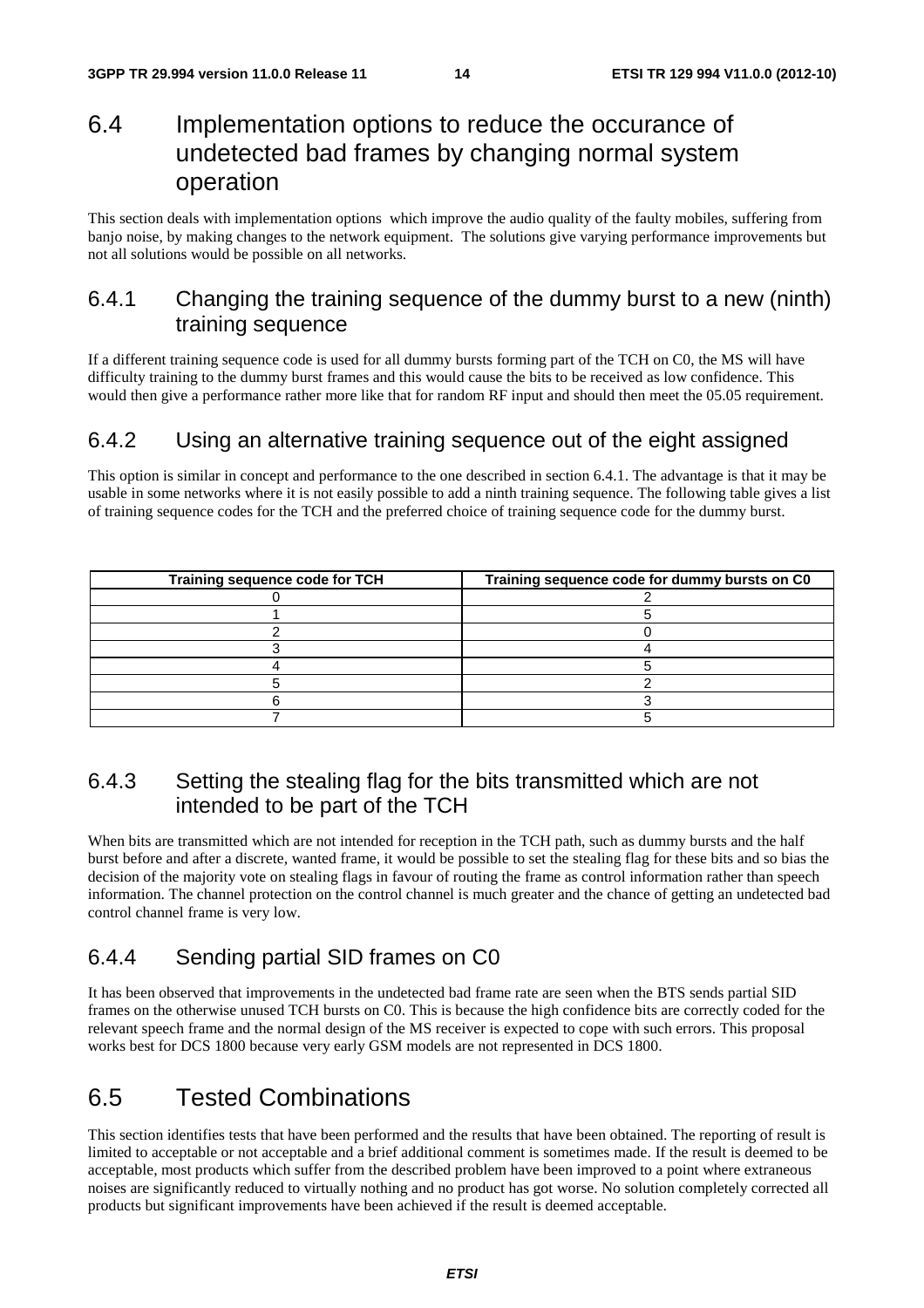#### 6.5.1 "Normal" system

#### **Test configuration:**

```
Sent on C0:
```
Dummy bursts using training sequence from TCH.

Stealing flag on C0: Set to 0

Half burst filling bits: Partial SID information from the SID frame otherwise scheduled for transmission.

Half burst stealing flags: Set to 0

#### **Result:**

Unacceptable; Several products exhibit frequent noises from undetected bad frames.

### 6.5.2 New training sequence

#### **Test configuration:**

Sent on C0: Dummy bursts using new (ninth) training sequence.

Stealing flag on C0: Set to 0

```
Half burst filling bits: 
Partial SID information from the SID frame otherwise scheduled for transmission.
```
Half burst stealing flags: Set to 0

#### **Result:**

Acceptable.

### 6.5.3 Alternative training sequence from the eight assigned

#### **Test configuration:**

```
Sent on C0:
```
Dummy bursts using alternative training sequence according to table in 6.4.2.

Stealing flag on C0: Set to 0

Half burst filling bits:

Partial SID information not necessarily related to the SID frame otherwise scheduled for transmission.

Half burst stealing flags: Set to 0

#### **Result:**

Acceptable.

### 6.5.4 Setting stealing flag for unintentionally transmitted bits

#### **Test configuration:**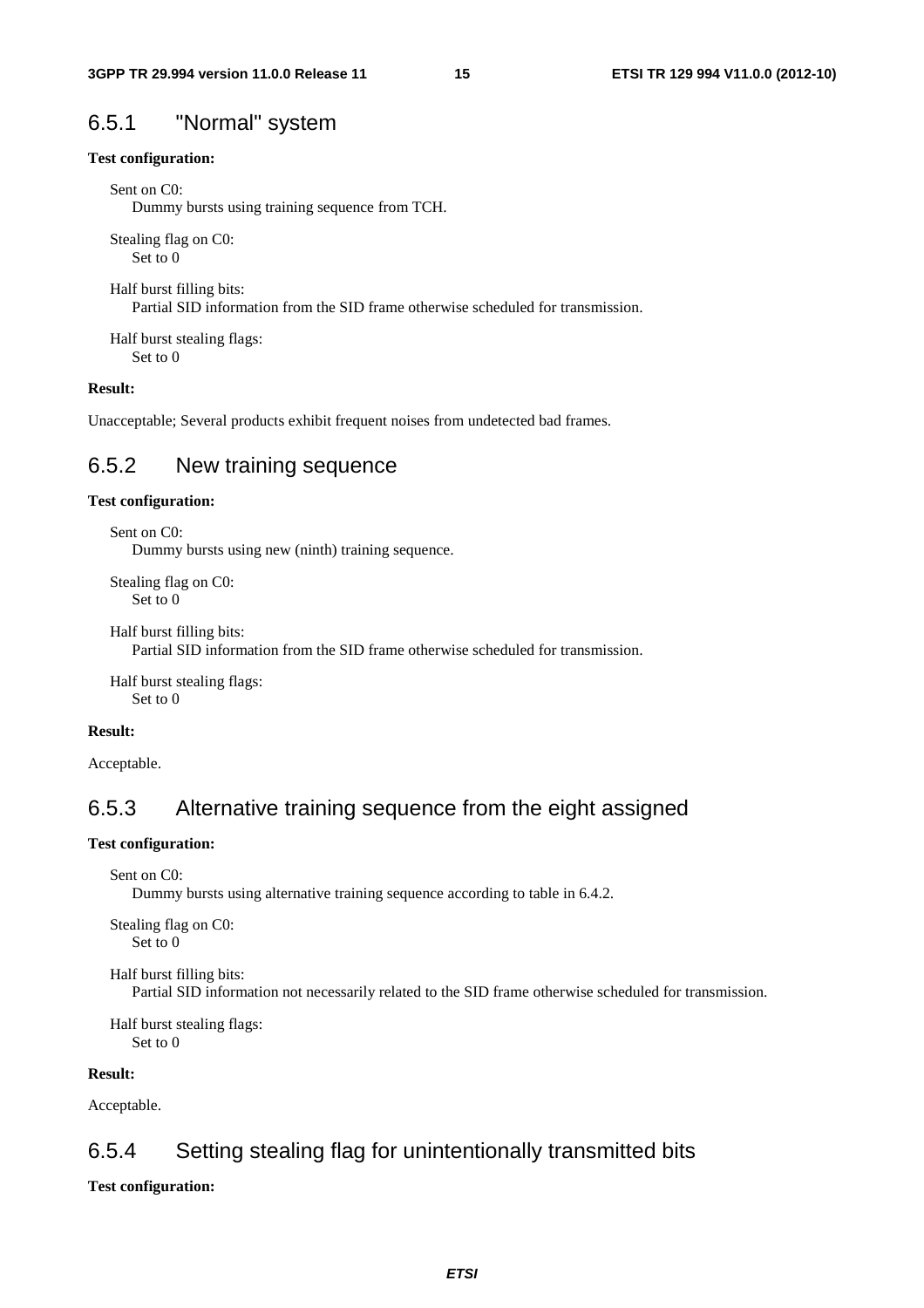Sent on C0:

Partial SID information from the two SID frames otherwise scheduled for transmission.

Stealing flag on C0: Set to 1

Half burst filling bits: Partial SID information from the SID frame otherwise scheduled for transmission.

Half burst stealing flags: Set to 1

#### **Result:**

Acceptable.

### 6.5.5 Setting stealing flag for unintentionally transmitted bits and modifying training sequence for Dummy Bursts

#### **Test configuration:**

Sent on C0: Dummy bursts using new (ninth) training sequence.

Stealing flag on C0: Set to 1

Half burst filling bits: Dummy burst mixed bits

Half burst stealing flags: Set to 1

**Result:**

Acceptable; This configuration gave marginally the best performance of all tested.

### 6.5.6 Sending partial SID information on C0

#### **Test configuration:**

Sent on C0: Part SID frames

Stealing flag on C0: Set to 0

Half burst filling bits: Partial SID information from the SID frame otherwise scheduled for transmission.

Half burst stealing flags: Set to 0

#### **Result:**

Acceptable for DCS 1800.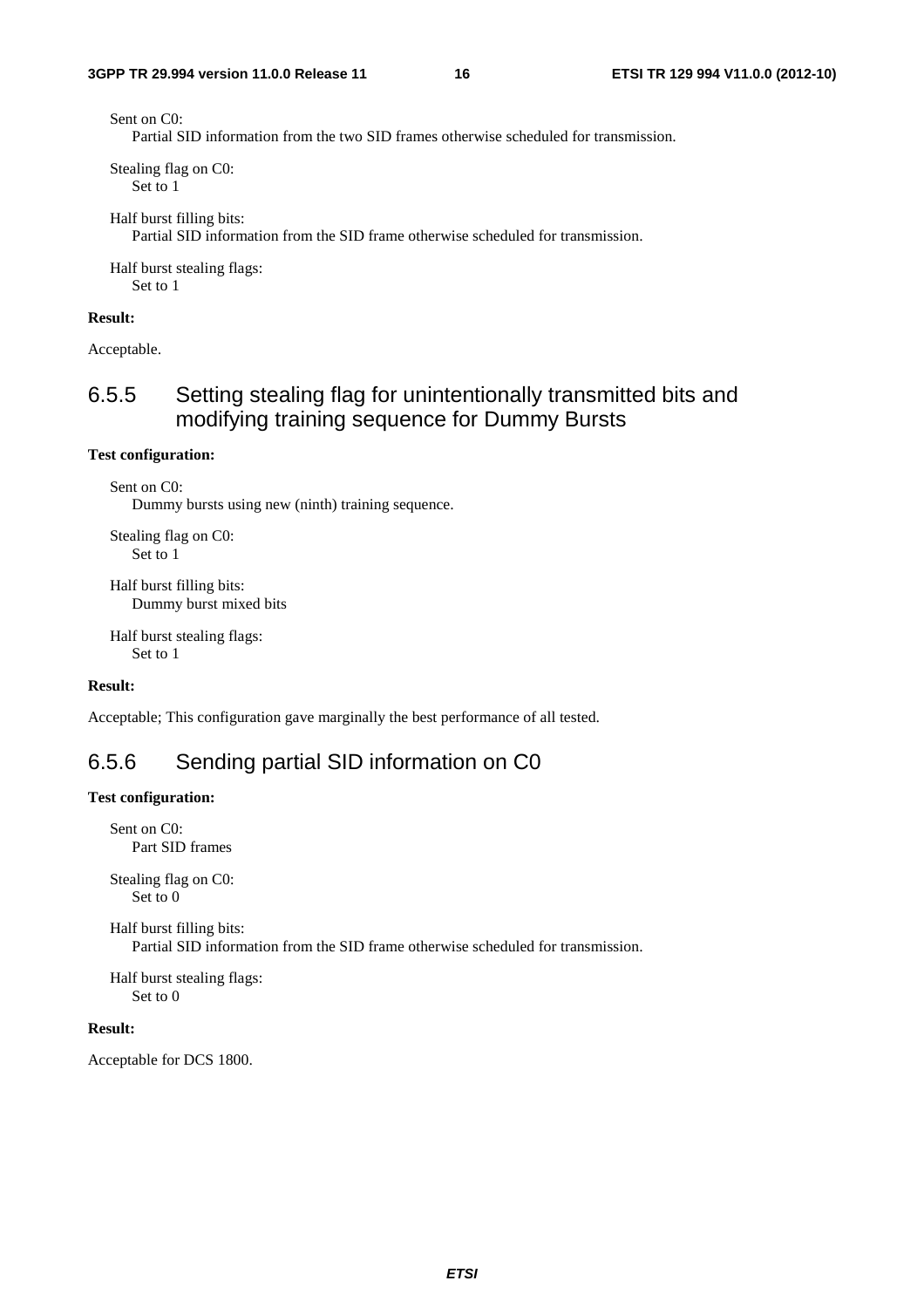## Annex A: Amendment Request 08.08 - 021 R4: Information on channel in use in HO REQUEST

NOTE: This Annex A reflects the Amendment Request 08.08 - 021 R4 which was approved by SMG#15 and is part of the 3GPP TS 08.08 version 4.9.0.

#### A.3.1.5.1.1 Generation of the HANDOVER REQUIRED message

Generation of the HANDOVER REQUIRED message can be for the following reasons:

- The BSS has detected that a radio reason exists for a handover to occur.
- The MSC has initiated a handover candidate enquiry procedure, and this MS is currently a candidate.
- A cell change is required at call setup due to congestion, e.g. directed retry.

The HANDOVER REQUIRED message contains the following information elements:

- Message Type;
- Cause;
- Cell Identifier List (preferred).

It should also contain the "Current channel" information element.

Sec. 3.2.1.9. gives coding details of the above message.

The "Cause" field indicates the reason for the HANDOVER REQUIRED message e.g. "uplink quality poor" or "response to MSC invocation" in the case of traffic reasons indicated by the MSC.

If present the "Response Request" Information Element indicates, that the BSS requires an indication if the HANDOVER REQUIRED message does not result in a HANDOVER COMMAND message.

If the BSS wants to change the CIC due to a channel change, the BSS sends a HANDOVER REQUIRED message with the cause "switch circuit pool" and the "circuit pool list" information element. The "circuit pool list" information element will allow the BSS to indicate to the MSC from which circuit pool or pools the new CIC should be chosen.

The "Cell Identifier List (preferred)" shall identify "n" preferred cells. The identified cells are given in order of preference. The algorithm by which the BSS produces this list is Operator dependent and is not addressed in this Technical Specification. The "n" number of preferred cells is a parameter set by O&M and shall range from 1 to 16. If "n" number of cells cannot be identified, then only as many as are available shall be encoded and sent (as specified in section 3.2.2.27).

It is mandatory for the BSS to be able to produce this "Cell Identifier List (preferred)". The sending of this list is controlled by the O&M parameter "n". It is mandatory for the MSC to be able to receive and interpret this Information Element.

The HANDOVER REQUIRED message shall be updated and repeated by the BSS with a periodicity of T7 until:

- A HANDOVER COMMAND message is received from the MSC, or;
- A RESET message is received, or;
- The reason for the original HANDOVER REQUIRED message disappears e.g. the MS transmission improves, or;
- All communication is lost with the MS as defined in Technical Specification 3GPP TS 04.08, and the transaction is abandoned, or;
- The transaction ends, e.g., call clearing.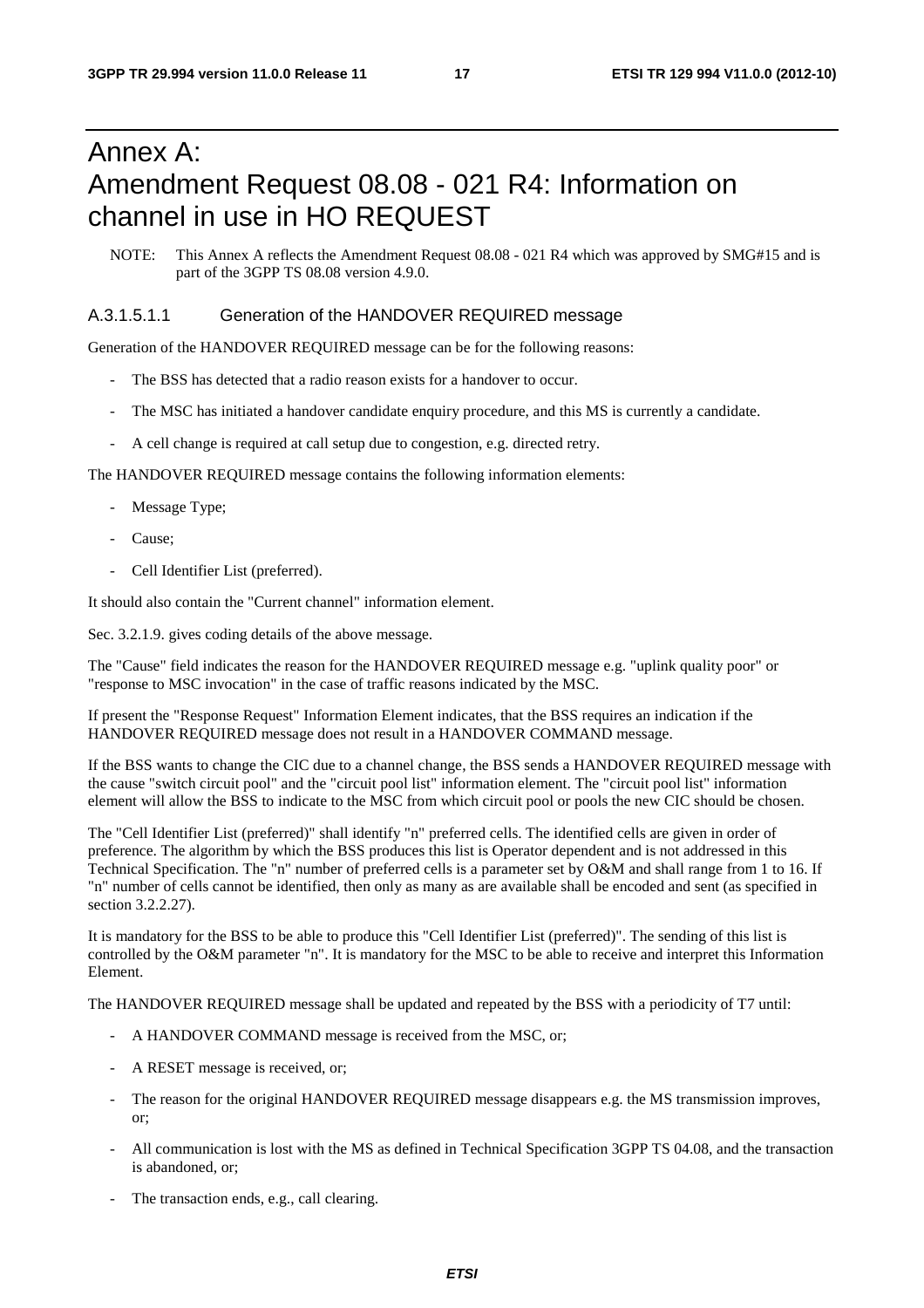### A.3.1.5.2 Handover Resource allocation

This procedure has been defined to allow the MSC to request resources from a BSS in a manner similar to that used for the assignment case. However it does not result in the transmission of any messages over the radio interface, only in the reservation of the resource identified at the BSS, which awaits access of a MS on the reserved channel. These reserved resources are then indicated back to the MSC.

In order to support this procedure the MSC sets up a BSSAP SCCP connection to the BSS. This connection is then used to support all BSSAP messages related to this dedicated resource.

#### A.3.1.5.2.1 Operation of the procedure

The correct operation of the handover resource allocation procedure is as follows:

The MSC sends a HANDOVER REQUEST message to the new BSS (note 1) from which it requires radio resources. This message contains details of the resource that is required. If the requested resource is for speech or data it also indicates the terrestrial resource that shall be used between the MSC and the BSS. The type of channel required can be different from the type of channel in use, e.g. in the case of directed retry. The description of the resource can either specify it completely, or give the BSS some freedom in the selection. The message may also specify the channel in use.

On receipt of this message the new BSS shall choose a suitable idle radio resource.

The management of priority levels - relating to the Information Element "Priority" within the HANDOVER REQUEST message - is implementation dependent, under operator control.

If queueing is managed, new requests which cannot be served immediately are put in the queueing file according to the indicated priority levels.

(Refer to section 3.1.17 for Queuing Procedure)

As a further operator option, the preemption indicators may (alone or along with the priority levels) be used to manage the preemption process, which may lead to the forced release or forced handover of lower priority connections.

However, the preemption indicators (refer to section 3.2.2.18), if given in the HANDOVER REQUEST, shall be treated on a per connection basis as follows:

- the last received "Preemption Vulnerability" indicator and priority levels shall prevail.
- if the "Preemption Capability" bit is set to 1, then this allocation request can trigger the running of the preemption procedure.
- if the "Preemption Capability" bit is set to 0, then this allocation request cannot trigger the preemption procedure.
- if the "Preemption Vulnerability" bit is set to 1, then this connection is vulnerable and shall be included in the preemption process or procedure and as such may be subject to forced release or forced handover.
- if the "Preemption Vulnerability" bit is set to 0, then this connection is not vulnerable to preemption and shall not be included in the preemption process and as such may not be subject to forced release or forced handover.
- if no Priority Information Element has been received, both "Preemption Capability" and "Preemption Vulnerability" bits shall be regarded as set to 0.

If a radio resource is available then this will be reflected back to the MSC in a HANDOVER REQUEST ACKNOWLEDGE message. The HANDOVER REQUEST ACKNOWLEDGE message sent by the new BSS shall contain the radio interface message HANDOVER COMMAND within its "Layer 3 Information" Information Element. This "Layer 3 Information" (which is in fact the RR-Layer 3 HANDOVER COMMAND) is transferred by the controlling MSC to the old BSS using the BSSMAP message HANDOVER COMMAND also within the Information Element "Layer 3 Information" of that BSSMAP message. The old BSS then sends to the MS over the radio interface the RR-Layer 3 HANDOVER COMMAND message. Information about the appropriate new channels and a handover reference number chosen by the new BSS are contained in the HANDOVER COMMAND. Knowledge of the channel in use at the old BSS allows the new BSS to minimize the size of the HANDOVER COMMAND message (i.e. to decide whether the mode of the first channel IE need not be included in the HANDOVER COMMAND).

NOTE: The new BSS and the old BSS may be the same.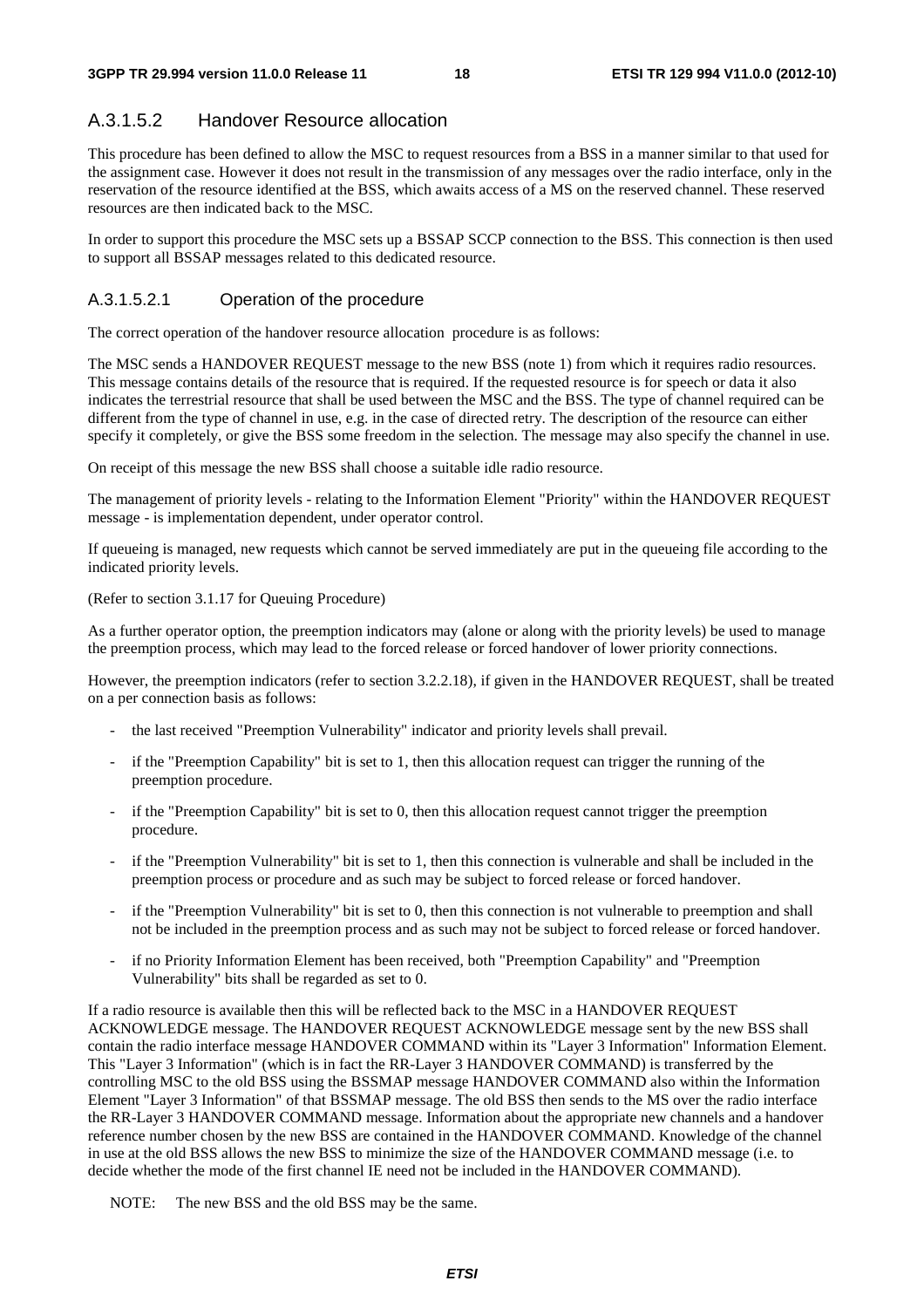When several circuit pools are present on the BSS MSC interface, the "circuit pool" information field shall be included in the HANDOVER REQUEST ACKNOWLEDGE. The "circuit pool" field will indicate to the MSC the circuit pool of the CIC given in the HANDOVER REQUEST message.

The sending of the HANDOVER REQUEST ACKNOWLEDGE by the new BSS to the MSC ends the Handover Resource Allocation procedure. The Handover Execution procedure can now proceed and this is given in section 3.1.5.3.

The new BSS shall then take all necessary action to allow the MS to access the radio resource that the new BSS has chosen, this is detailed in the 3GPP TS 05 series of Technical Specifications. If the radio resource is a traffic channel then the new BSS shall at this point switch it through to the terrestrial resource indicated in the HANDOVER REQUEST message, and the necessary transcoding/rate adaption/encryption equipment enabled as detailed in 3GPP TS 04.08.

The optimum procedure for switching through to the target cell at the MSC is not defined in these Technical Specifications.

#### A.3.2.1.8 HANDOVER REQUEST

This message is sent from the MSC to the BSS via the relevant SCCP connection to indicate that the MS is to be handed over to that BSS.

| <b>INFORMATION ELEMENT</b>   | <b>REFERENCE</b> | <b>DIRECTION</b> | <b>TYPE</b> | <b>LEN</b> |
|------------------------------|------------------|------------------|-------------|------------|
| Message type                 | 3.2.2.1          | MSC-BSS          | M           |            |
| Channel type                 | 3.2.2.11         | MSC-BSS          | М           | 5          |
| Encryption information       | 3.2.2.10         | MSC-BSS          | м           | $3-n$      |
| Classmark information 1 or   | 3.2.2.30         | MSC-BSS          | M#          | 2          |
| lClassmark information 2     | 3.2.2.19         | MSC-BSS          | M#          | $4 - 5$    |
| Cell identifier (serving)    | 3.2.2.17         | MSC-BSS          | М           | $5 - 10$   |
| Priority                     | 3.2.2.18         | MSC-BSS          | O           | 3          |
| Circuit identity code        | 3.2.2.2          | MSC-BSS          | O##         | 3          |
| Downlink DTX flag            | 3.2.2.26         | MSC-BSS          | $O^*$       | 2          |
| Cell identifier (target)     | 3.2.2.17         | MSC-BSS          | М           | $3 - 10$   |
| Interference band to be used | 3.2.2.21         | MSC-BSS          | O           | 2          |
| Cause                        | 3.2.2.5          | MSC-BSS          | Ω           | $3 - 4$    |
| IClassmark information 3     | 3.2.2.20         | MSC-BSS          | $O^{**}$    | $3-14$     |
| Current channel              | 3.2.2.49         | MSC-BSS          | Οş          | 2          |

- This element may be included in the case of a speech TCH, and only in this case. If not included, this has no impact on the DTX function in the BSS.
- \*\* This element is included if the MSC has received such information.
- # One of these two elements is sent.
- ## This element is included when the channel type Information Element indicates speech or data, and only in those cases.
- § This element is included at least when the message is sent as a reaction to reception of a HANDOVER REQUIRED message containing a "Current channel" information element. In this case it shall be equal to the received element.

Typical Cause values are:

 uplink quality, uplink strength, downlink quality, downlink strength distance, better cell, response to MSC invocation O and M intervention,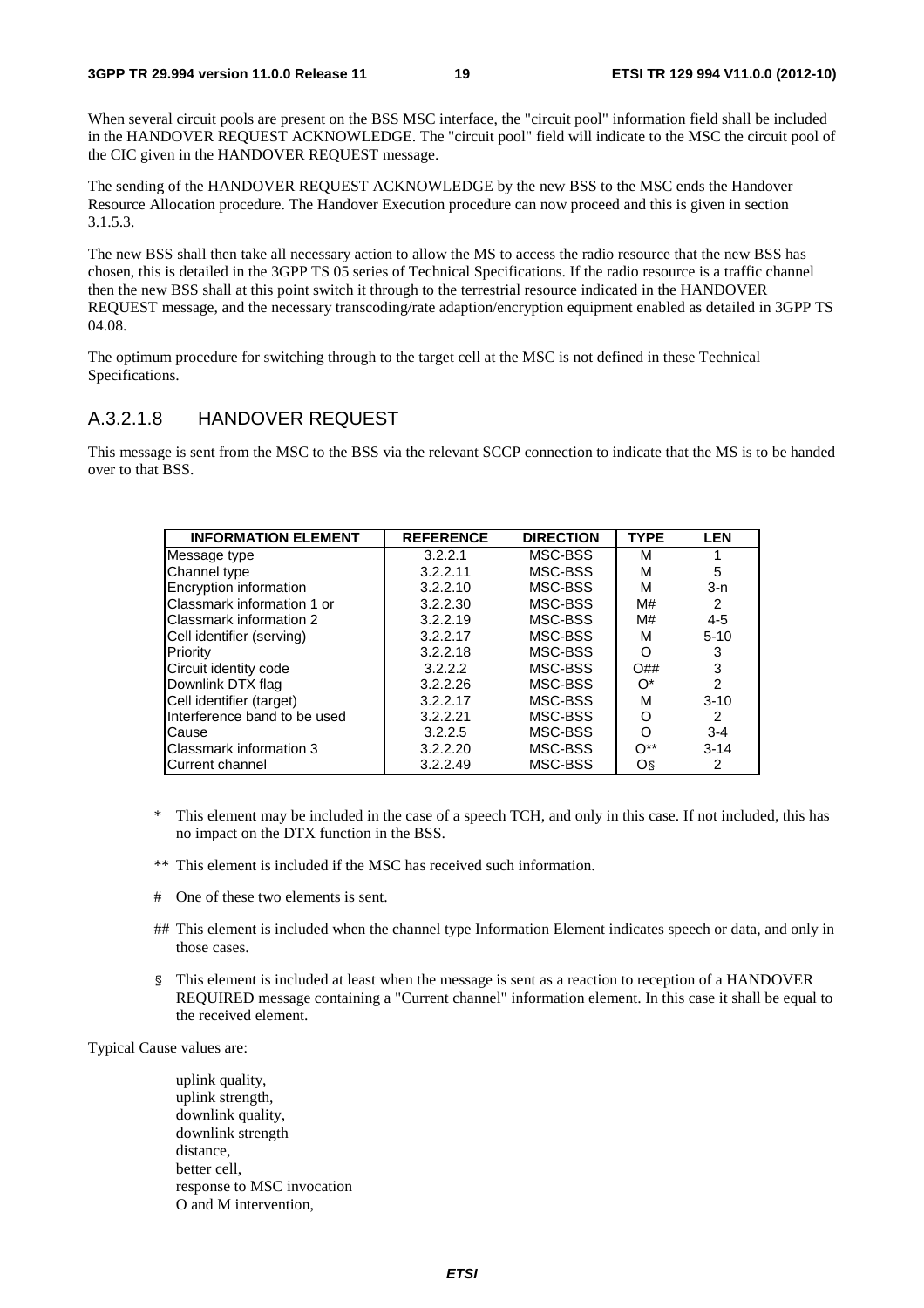directed retry, switch circuit pool.

### A.3.2.1.9 HANDOVER REQUIRED

This message is sent from the BSS to the MSC to indicate that for a given MS which already has a dedicated radio resource assigned, a handover is required for the reason given by the cause element.

The message is sent via the BSSAP SCCP connection associated with the dedicated resource.

| <b>INFORMATION ELEMENT</b>       | <b>REFERENCE</b> | <b>DIRECTION</b> | <b>TYPE</b> | <b>LEN</b> |
|----------------------------------|------------------|------------------|-------------|------------|
| Message type                     | 3.2.2.1          | <b>BSS-MSC</b>   | М           |            |
| <b>Cause</b>                     | 3.2.2.5          | <b>BSS-MSC</b>   | М           | $3 - 4$    |
| Response request                 | 3.2.2.28         | <b>BSS-MSC</b>   | O           |            |
| Cell identifier list (preferred) | 3.2.2.27         | <b>BSS-MSC</b>   | M           | $2n+3$     |
|                                  |                  |                  |             | to         |
|                                  |                  |                  |             | $7n+3$     |
| Circuit pool list                | 3.2.2.46         | <b>BSS-MSC</b>   | $O^*$       |            |
| Current channel                  | 3.2.2.49         | <b>BSS-MSC</b>   | $O^{**}$    | 2          |

- \* Shall be included when cause "switch circuit pool".
- \*\* This information element should always be included.

Typical Cause values are:

 uplink quality, uplink strength, downlink quality, downlink strength, distance, better cell, response to MSC invocation, O&M intervention, directed retry, switch circuit pool.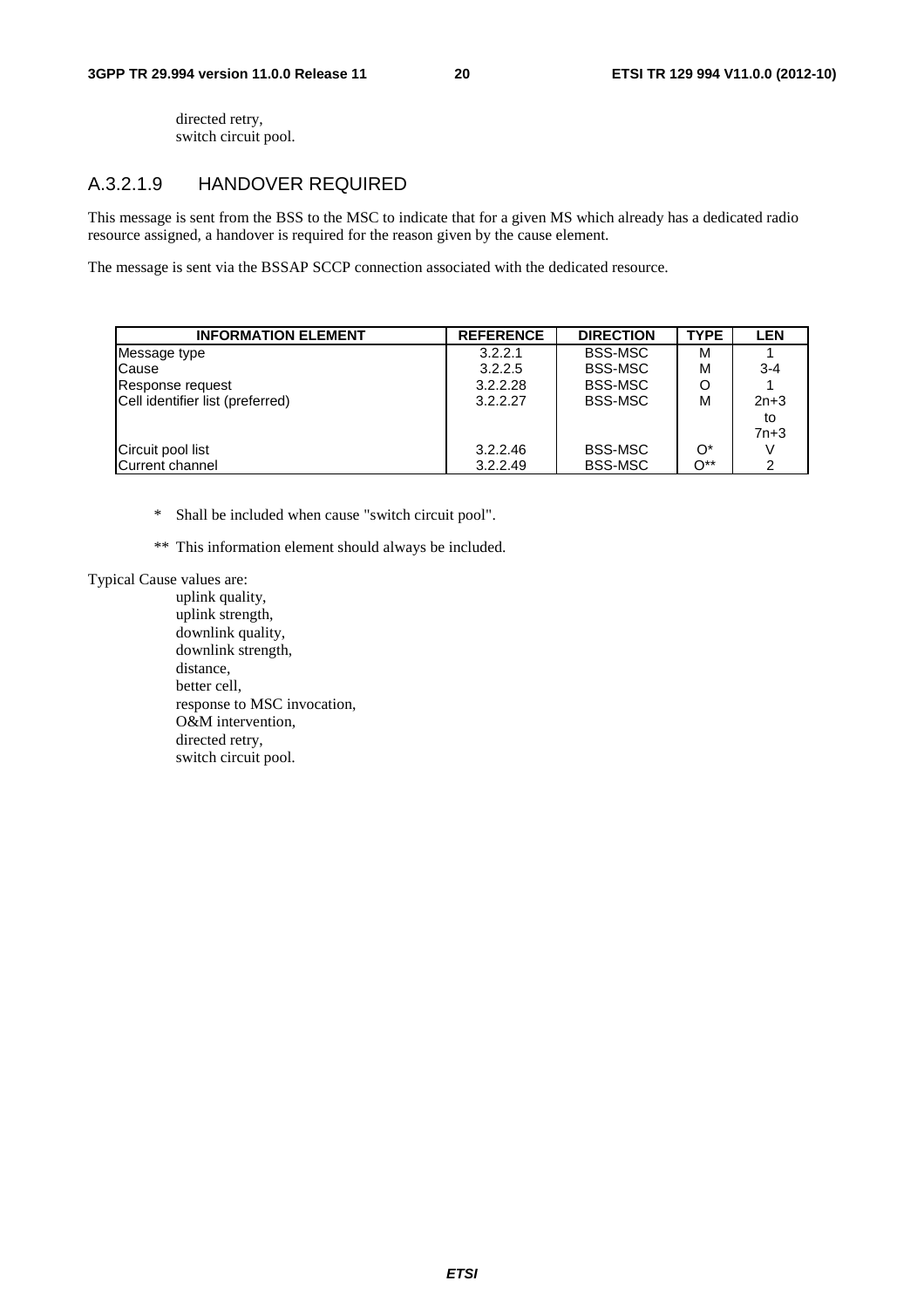| <b>Element Identifier Coding</b> | <b>Element name</b>          | Reference |
|----------------------------------|------------------------------|-----------|
| 0000 0001                        | Circuit identity code        | 3.2.2.2.  |
| 0000 0010                        | Reserved                     |           |
| 0000 0011                        | Resource available           | 3.2.2.4.  |
| 0000 0100                        | Cause                        | 3.2.2.5.  |
| 0000 0101                        | Cell identifier              | 3.2.2.17. |
| 0000 0110                        | Priority                     | 3.2.2.18. |
| 0000 0111                        | Layer 3 header information   | 3.2.2.9.  |
| 0000 1000                        | <b>IMSI</b>                  | 3.2.2.6.  |
| 0000 1001                        | <b>TMSI</b>                  | 3.2.2.7.  |
| 0000 1010                        | Encryption information       | 3.2.2.10. |
| 0000 1011                        | Channel type                 | 3.2.2.11. |
| 0000 1100                        | Periodicity                  | 3.2.2.12. |
| 0000 1101                        | Extended resource indicator  | 3.2.2.13. |
| 0000 1110                        | Number of MSs                | 3.2.2.8.  |
| 0000 1111                        | Reserved                     |           |
| 0001 0000                        | Reserved                     |           |
| 0001 0001                        | Reserved                     |           |
| 0001 0010                        | Classmark information type 2 | 3.2.2.19. |
| 0001 0011                        | Classmark information type 3 | 3.2.2.20. |
| 0001 0100                        | Interference band to be used | 3.2.2.21. |
| 0001 0101                        | <b>RR Cause</b>              | 3.2.2.22. |
| 0001 0110                        | Reserved                     |           |
| 0001 0111                        | Layer 3 information          | 3.2.2.24. |
| 0001 1000                        | <b>DLCI</b>                  | 3.2.2.25. |
| 0001 1001                        | Downlink DTX flag            | 3.2.2.26. |
| 0001 1010                        | Cell identifier list         | 3.2.2.27. |
| 0001 1011                        | Response request             | 3.2.2.28. |
| 0001 1100                        | Resource indication method   | 3.2.2.29. |
| 0001 1101                        | Classmark information type 1 | 3.2.2.30. |
| 0001 1110                        | Circuit identity code list   | 3.2.2.31. |
| 0001 1111                        | Diagnostic                   | 3.2.2.32. |
| 0010 0000                        | Layer 3 message contents     | 3.2.2.35. |
| 0010 0001                        | Chosen channel               | 3.2.2.33. |
| 0010 0010                        | Total resource accessible    | 3.2.2.14. |
| 0010 0011                        | Cipher response mode         | 3.2.2.34. |
| 0010 0100                        | Channel needed               | 3.2.2.36. |
| 0010 0101                        | Trace type                   | 3.2.2.37. |
| 0010 0110                        | TriggerId                    | 3.2.2.38. |
| 0010 0111                        | Trace reference              | 3.2.2.39. |
| 0010 1000                        | TransactionId                | 3.2.2.40. |
| 0010 1001                        | Mobile identity              | 3.2.2.41. |
| 0010 1010                        | <b>OMCId</b>                 | 3.2.2.42. |
| 0010 1011                        | Forward indicator            | 3.2.2.43. |
| 0010 1100                        | Chosen encryption algorithm  | 3.2.2.44. |
| 0010 1101                        | Circuit pool                 | 3.2.2.45. |
| 0010 1110                        | Circuit pool list            | 3.2.2.46. |
| 0010 1111                        | Time indication              | 3.2.2.47. |
| 0011 0000                        | Resource situation           | 3.2.2.48. |
| 0011 0001                        | Current channel              | 3.2.2.49. |

\* Information Element codes marked as "reserved are reserved for use by previous versions of this interface specification.

### A.3.2.2.49 CURRENT CHANNEL

This Information Element contains a description of the channel allocated to the MS.

It is coded as follows:

|  |  | Element identifier |  |  | octet 1 |
|--|--|--------------------|--|--|---------|
|  |  |                    |  |  |         |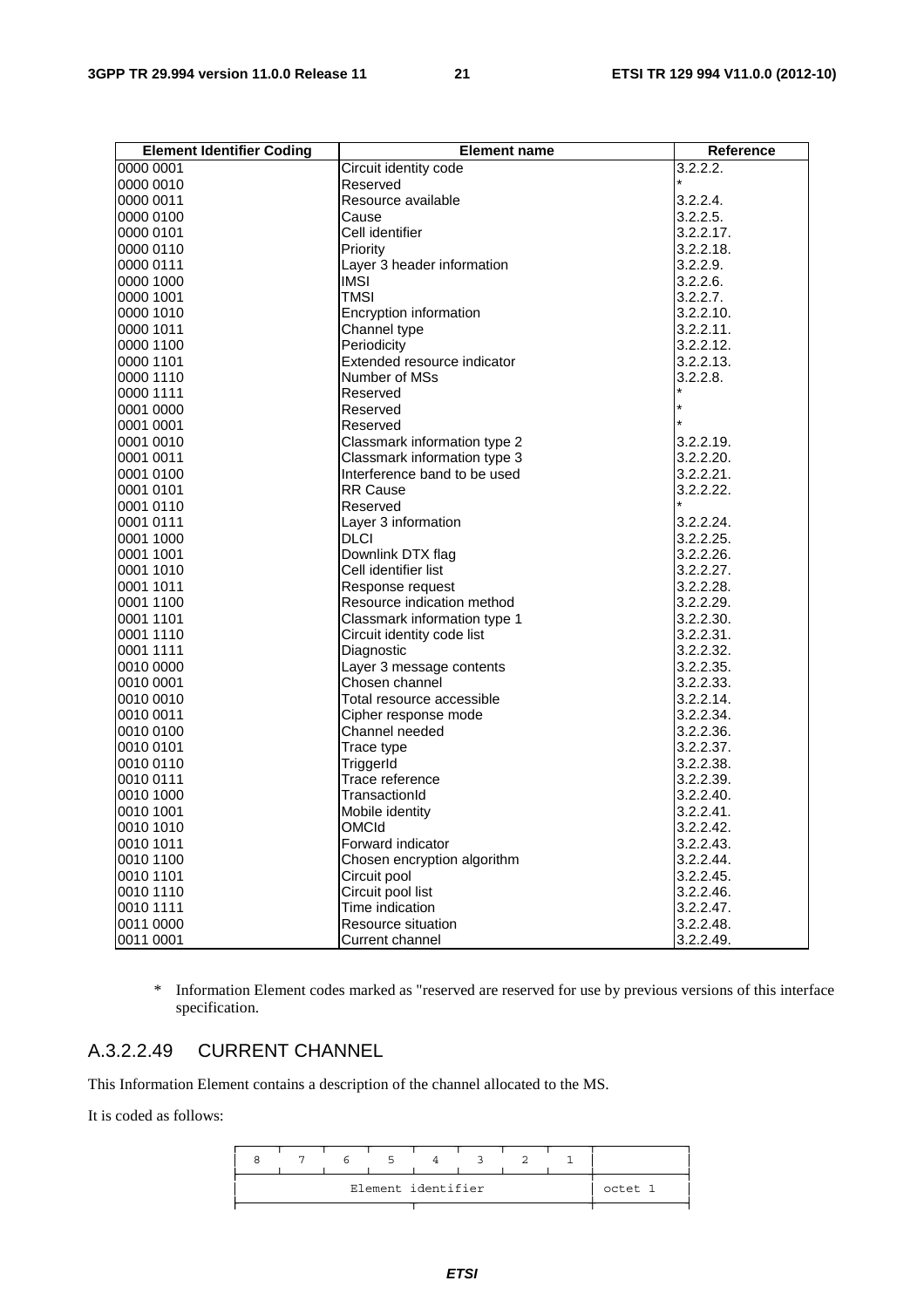└───────────────────────┴───────────────────────┴────────────┘

│ Channel mode │ Channel │ octet 2 │

The channel mode field is coded as follows:

Bit 8765

- 0000 signalling only
- 0001 speech (full rate or half rate)
- 0011 data, 12.0 kbit/s radio interface rate
- 0100 data, 6.0 kbit/s radio interface rate
- 0101 data, 3.6 kbit/s radio interface rate

All other values are reserved.

The channel field is coded as follows:

Bit 4321

 0001 SDCCH 1000 Full rate TCH

1001 Half rate TCH

All other values are reserved.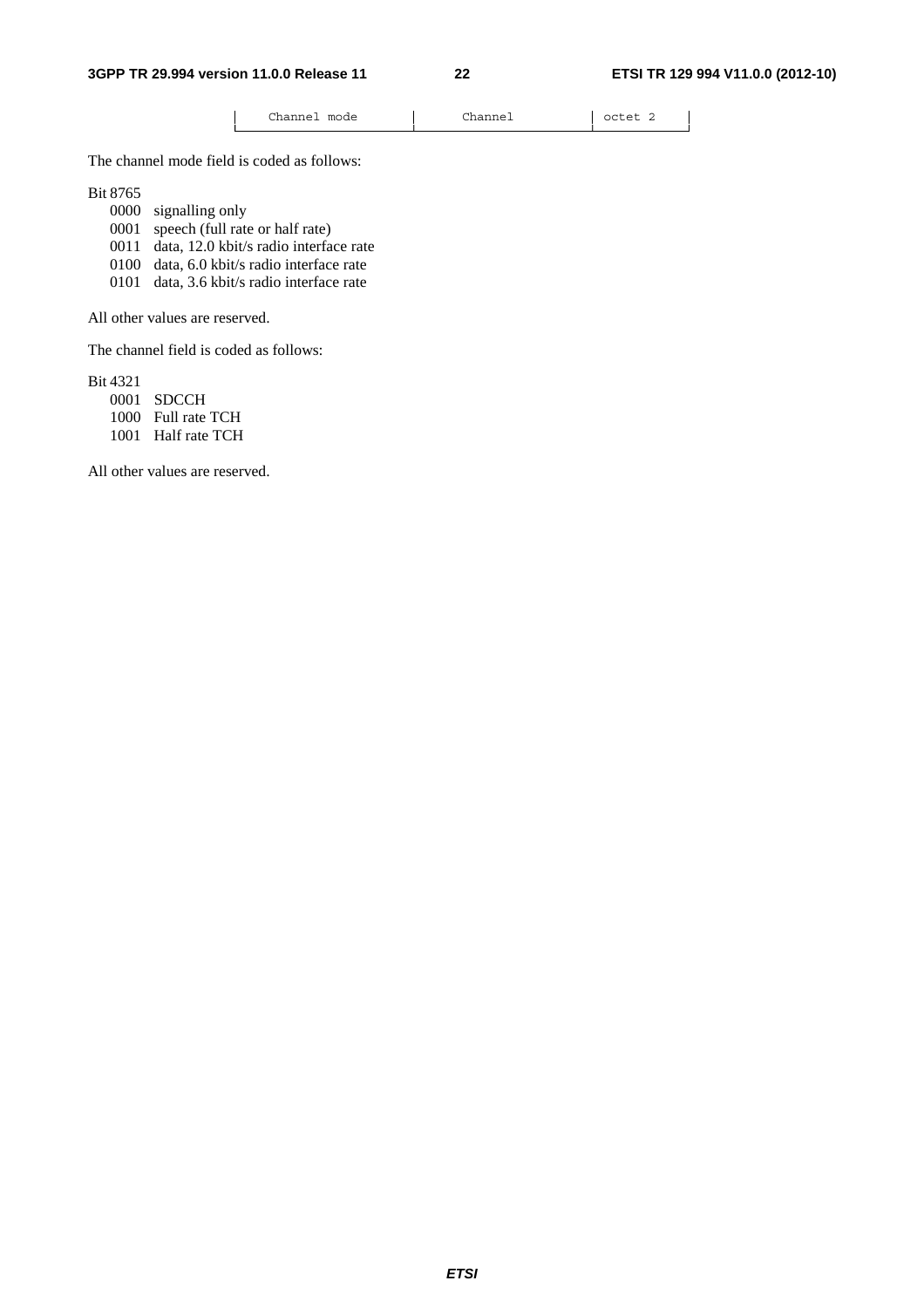## Annex B: Change History

|             |               |                      |           |                | Change history                                              |        |            |
|-------------|---------------|----------------------|-----------|----------------|-------------------------------------------------------------|--------|------------|
| <b>Date</b> | TSG#          | <b>TSG Doc.</b>      | <b>CR</b> | Rev            | Subject/Comment                                             | Old    | <b>New</b> |
|             | 09.94/29.994  |                      |           |                |                                                             |        |            |
|             | <b>SMG#15</b> |                      | 001       |                | Dircted retry by external handover                          | 4.0.0  | 4.0.1      |
|             |               |                      | 002       |                | Dircted retry handover for fax and data                     |        |            |
|             | SMG#16        |                      | 003       |                | Editorials on chapter 6                                     | 4.1.0  | 4.2.0      |
|             |               |                      | 004       |                | Editorials on section 5.2.2                                 |        |            |
|             | <b>SMG#19</b> |                      | A005      | 3              | Guidelines for the support of MSs affected by frequency     | 4.2.0  | 4.3.0      |
|             |               |                      |           |                | hopping on CBCH                                             |        |            |
|             |               |                      | A006      | 1              | Scope of GSM 09.94                                          |        |            |
|             | <b>SMG#20</b> |                      |           |                | upgrade to Ph2+                                             | 4.3.0  | 5.0.0      |
|             | <b>SMG#27</b> |                      |           |                | upgrade to Ph2+ R97                                         | 5.0.0  | 6.0.0      |
|             | <b>SMG#30</b> |                      |           |                | withdrawn                                                   | 5.0.0  |            |
|             | <b>SMG#30</b> |                      |           |                | withdrawn                                                   | 6.0.0  |            |
|             | <b>SMG#23</b> |                      | A007      | 1              | Handling of new phase 2 BCCH and SACCH messages by          | 4.3.0  | 4.4.0      |
|             |               |                      |           |                | phase 1 MS                                                  |        |            |
|             | <b>SMG#30</b> |                      | A008      |                | Change of Title, Scope and References Clauses 1 to 5)       | 4.4.0  | 4.5.0      |
|             |               |                      | A009      |                | Frequency Hopping using ARFCN=0                             |        |            |
| Jun         | CN#16         | conversion to 29.994 |           |                |                                                             | 09.94  | 29.994     |
| 2002        |               | NP-                  | A016      | <sup>2</sup>   | QoS IE length                                               | 4.5.0  | 5.0.0      |
|             |               | 020222               |           |                |                                                             |        |            |
| Nov         |               |                      |           |                | Editorial revision due to changing the title from TS to TR, | 5.0.0  | 5.0.1      |
| 2002        |               |                      |           |                | and to introduce 3GPP were missing in the specification     |        |            |
|             |               |                      |           |                | numbers.                                                    |        |            |
| Sept        | CN#25         | NP-                  | A018      | $\overline{2}$ | Incorrect handling, by MS, of registration acceptance       | 5.0.1  | 6.0.0      |
| 2004        |               | 040386               |           |                | messages that include R99 and later IEs                     |        |            |
| Sept        | CT-33         | CP-                  | A020      | $\overline{c}$ | Incorrect handling, by the MS, of messages in which         | 6.0.0  | 7.0.0      |
| 2006        |               | 060506               |           |                | truncation is used                                          |        |            |
| Dec         | CT-42         | CP-                  | 0021      | $\overline{2}$ | Roaming restrictions issues with cause #13 or #15           | 7.0.0  | 8.0.0      |
| 2008        |               | 080873               |           |                |                                                             |        |            |
| <b>Dec</b>  | CT-46         |                      |           |                | Upgrade to Rel-9                                            | 8.0.0  | 9.0.0      |
| 2009        |               |                      |           |                |                                                             |        |            |
| Mar         | CT-51         |                      |           |                | Upgrade to Rel-10                                           | 9.0.0  | 10.0.0     |
| 2011        |               |                      |           |                |                                                             |        |            |
| Sept        | $CT-57$       |                      |           |                | Upgrade to Rel-11                                           | 10.0.0 | 11.0.0     |
| 2012        |               |                      |           |                |                                                             |        |            |